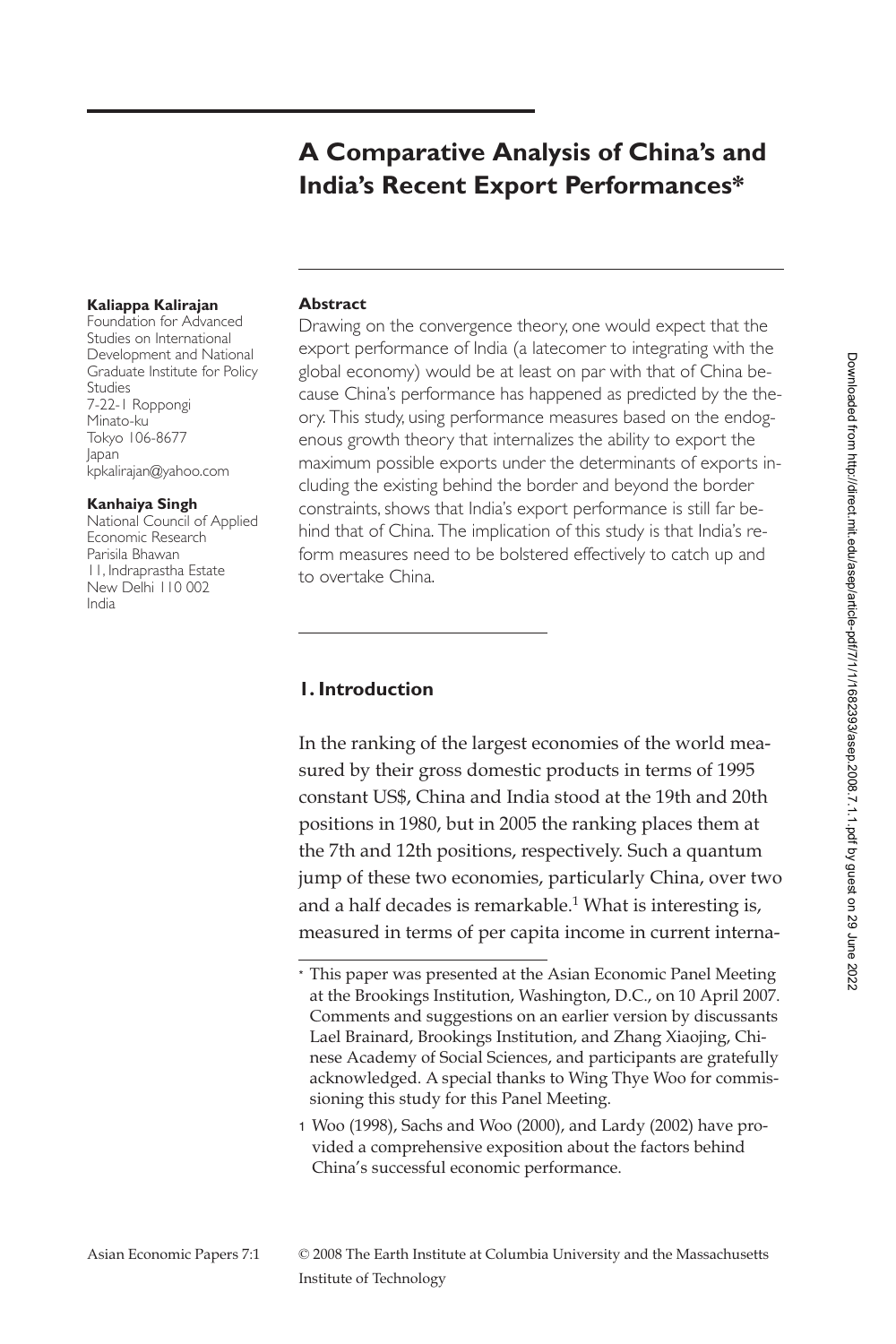tional dollars with purchasing power parity, China was lagging behind India by US\$ 223 in 1980, but overtook India with a difference of US\$ 1,450 in 2000. Based on the IMF data, the per capita income in current international dollars with purchasing power parity in 2005 worked out to be US\$ 3,320 and US\$ 7,150 for India and China, respectively. The dynamic growth performance of China and the respectable growth performance of India raise several interesting questions.2

For example, is China's growth miracle different from what we observed in other Asian countries? Although China has demonstrated its potential to grow faster consistently for several years, why doesn't India exhibit the same kind of dynamism? As a latecomer, what can India learn from China's growth process? These interesting and important questions have occupied the minds of development economists. There is now a rich literature on the economic developments of these two countries including their reform processes and their impacts on macroeconomic policies and overall economic growth. Though some of the conclusions in these studies are controversial, there is consensus that opening up the economies for export-led growth through trade liberalization is a crucial factor among others, which significantly influenced the growth performance.<sup>3</sup>

Is China's growth performance anything special? When China's growth experience is examined against the growth patterns of other Asian countries, particularly Japan, it is noticeable that Japan's growth rate fell 15 years after its catching-up process started in 1955, whereas China has continued its growth for more than 25 years.<sup>4</sup> However, when China's share of global GDP is compared with that of Japan's, it is evident that the latter's share of global GDP grew faster than that of the former during Japan's catching-up process. Thus, there do not seem to be any significant miracles in the growth performances of China when compared with that of Japan.<sup>5</sup> Nev-

<sup>2</sup> In the eyes of many observers, by the end of the 1990s India had moved to being a "six percent growth" economy: not a "miracle" perhaps, but certainly respectable.

<sup>3</sup> For example, some authors found differences in the political system as the key instrument creating variations in the performance of the two countries. Sachs and Woo (2000) labeled the competing interpretations of China's post 1978 economic growth process as institutional innovations versus institutional convergence, which are in other words, the Experimentalist School and the Convergence School, respectively. Important econometric studies of the linkage between trade reform and the rate of economic growth include Sachs and Warner (1995) and Frankel and Romer (1999).

<sup>4</sup> The starting period of the catch-up process for a country is based on the IMF's notion of having an annual rise in exports of more than 10 percent for 3 years continuously (IMF 2004, chapter II).

<sup>5</sup> In this context, it is worth noting the publication *Growth without Miracles* by Garnaut and Huang (2001).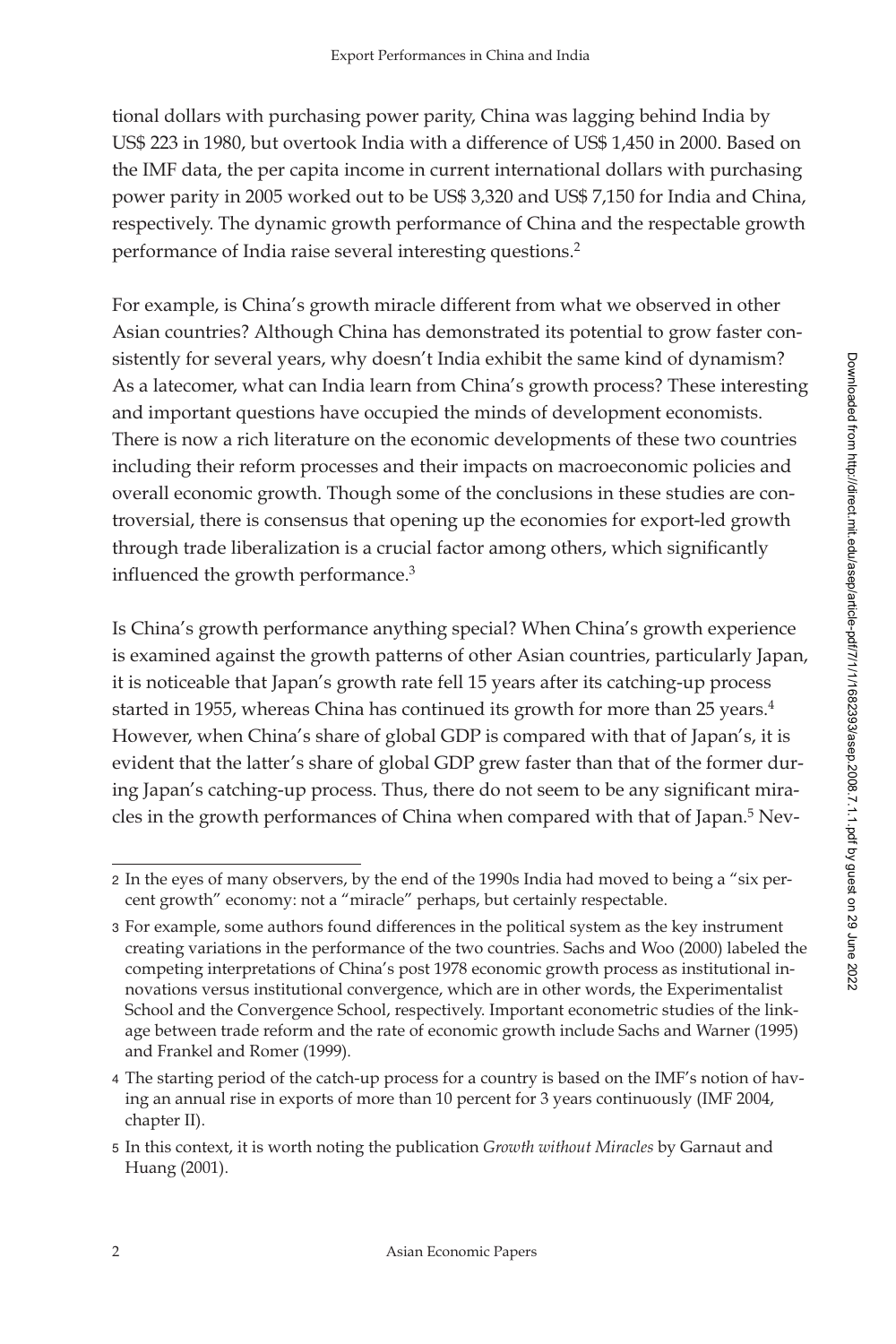ertheless, China's growth performance looks more impressive if its integration into the global economy in terms of international trade in goods is considered.

For example, China's total merchandise trade increased from US\$ 1,155 billion in 2004 to US\$ 1,422 billion during 2005. The surge in China's exports has drastically changed the structure of East Asia's trade surplus with the United States and the European Union in favor of China from Japan. Drawing on the convergence theory, if, as a latecomer, China has been able to improve its export performance faster, why not India, which opened up its economy much later than China? It is in this context that this paper examines the merchandise export performances of China and India with the following three empirical questions: (1) If China's exporting environment is emulated by India, what would be the latter's export performance?; (2) If India's exporting environment is duplicated by China, what would be the latter's export performance?; and (3) How far are China and India from reaching their exports potential with their trading partners given the existing "behind the border" constraints and "beyond the border" constraints to exports?<sup>6</sup>

The following section briefly describes important trade policy reforms in China and India. Section 3 discusses the concept and measurements of potential exports and data, which is followed by empirical estimations of different measures of potential exports from China and India with their trading partners. This section also provides the simulation results of export performances in China and India with the assumption of China emulating the exporting environment of India and India duplicating the exporting environment of China respectively. A final section discusses what India can learn from the export performance of China to improve its trade policy reforms.

# **2. Trade policy reforms of China and India**

# **2.1 China**

Trade policy in China underwent a major change between 1979 and 1980, when the central government decided to establish four Special Economic Zones (SEZs) in two coastal provinces, Guangdong and Fujian, to attract foreign direct investment and

<sup>6</sup> Behind the border constraints to export, within the home country, which mainly include regulatory policies that impede competition, restrictions on foreign trade and investment, tolerance of business cartels, monopoly privileges given to public enterprises, and the cost and performance of infrastructure services that are important to the functioning of businesses, services such as ports, customs and transport, generally affect the domestic costs of production. Beyond the border constraints mainly refer to non-tariff barriers and other institutional rigidities of partner countries, which generally influence the shifting of the export frontier.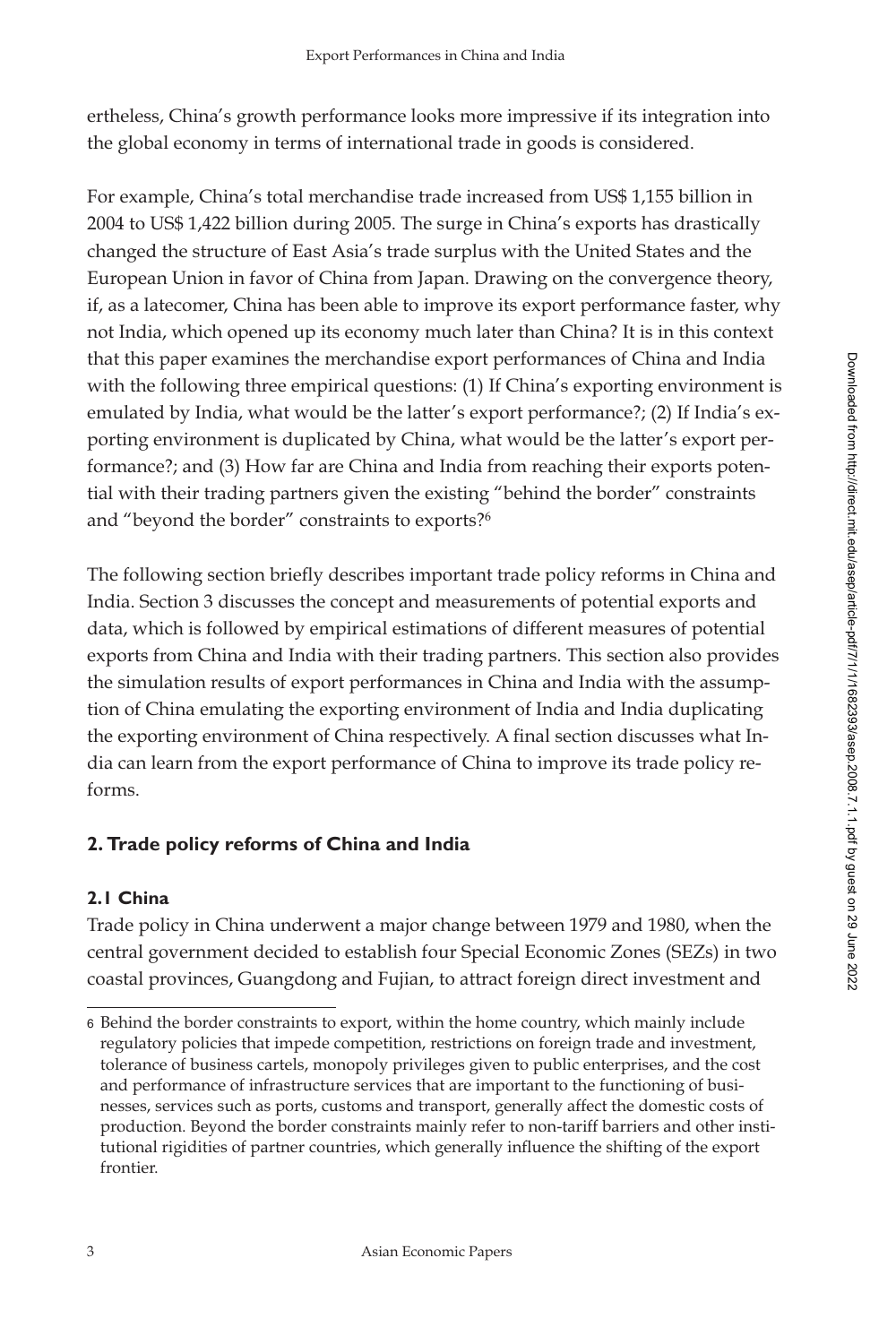new technologies (National Statistical Bureau, various years; henceforth, NBS(a)). This was the beginning of China's Open-Door Policy. Initial success encouraged Chinese policymakers to adopt similar policies in 14 east coastal cities in 1984, which were further extended to a far wider area of China's east coast region in 1985 and in the following years. It is worth noting that the 12 East Coast provinces, out of the total 30,<sup>7</sup> contributed two-thirds of China's total exports in 1990 (China Custom Statistical Bureau 2002). The openness of the Chinese economy was accelerated in the 1990s, after Deng Xiaoping's push for faster economic reforms and openness in 1992. Twenty inland cities became "open cities" that could enjoy a series of preferential policies in 1993. Border areas in North and West China, namely, Xinjiang, Inner Mongolia, Heilongjiang, Yuannan, and Guangxi, were also opened to border trade (Wang 2004).

FDI, which was only US\$ 1.7 billion in 1985, increased dramatically in the 1990s. In 1995, FDI increased to US\$ 37.5 billion, and then to US\$ 40.7 billion in 2000, and to US\$ 72.4 billion in 2005. Domestic and foreign trade sectors were opened to FDI in the late 1990s. Foreign enterprises, which include enterprises with investment from Chinese Hong Kong, Macao, and Taiwan, played more and more important roles in the manufacturing sector of China (Jiang 2002).

Trade policy was not shifted immediately from import-substitution to exportorientation. For a long period during the reform era, it was a mix of both importsubstitution and export-orientation, but gradually shifted toward the East Asian growth model of export-oriented growth. High import tariffs remained in China, although the real tariff rate was far lower, due to various preferential policies and smuggling. In 1995, for example, the average nominal tariff rate on electronic products was 40 percent, but the actual rate (that is, tariffs actually collected as a share of the value of imports) was only 11.8 percent (National Statistical Bureau, various years; henceforth NBS(b)).

In the 1980s and 1990s, there were also trade-related investment measures (TRIMs) such as the requirement of domestic components in production, and foreign exchange balance requirements. Despite these measures, the foreign-invested industries were not foreign-exchange earners in the 1980s and the early-to-mid 1990s because their exports could not exceed their imports before 1998, though they did contribute to economic growth, employment generation, and an increase in foreign trade (Wang 2004).

<sup>7</sup> This includes four Minority Autonomous Regions and three Central-Administrated Municipalities. The total number became 31 later (NBS(a)).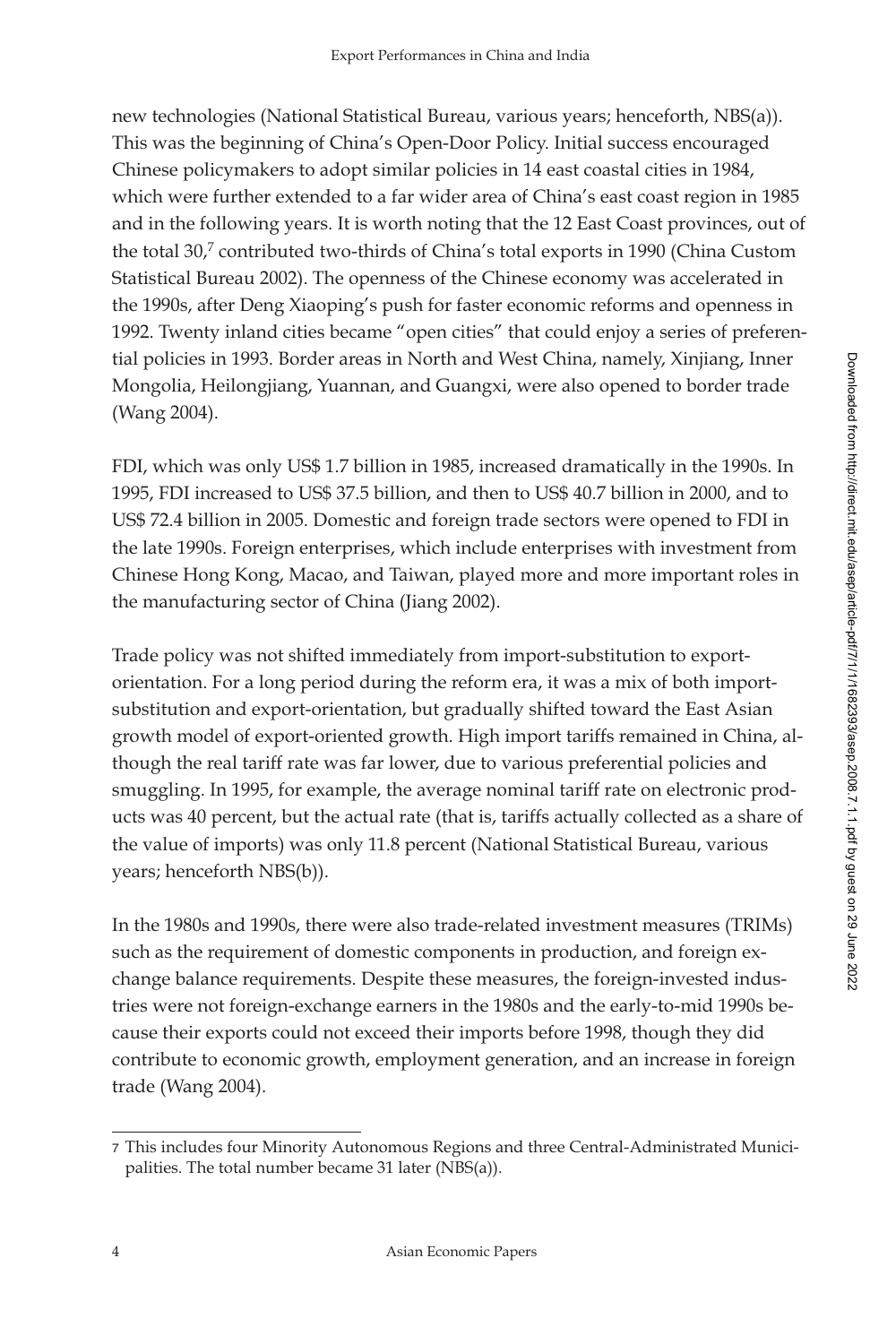There were more changes in the 1990s. In 1996, joint ventures with foreign investment were allowed to deal with foreign trade. In 1998, private enterprises were also allowed to engage in foreign trade. The state monopoly in foreign trade was gradually replaced by market competition. Deduction, or removal, of tariff and non-tariff barriers was also an important part of trade policy reform. From 1982–92, the nominal tariff rate, as an average, reduced from 56 percent to 43 percent. From 1992–03, it further reduced from 43 percent to 11 percent (Wu 2003).<sup>8</sup> The average tariff in 2005 was 9.9 percent. Non-tariff barriers, for example, import licensing and other requirements for special import approvals, were reduced in the 1990s and eliminated in the early 2000s as the government's commitment toward joining the WTO grew.

There were major changes after the WTO accession in 2001, too. Concerning TRIMs, mainly requirements on domestic components, export performance, and foreign exchange balance of foreign enterprises, were removed. Upon China's WTO accession in 2001, the banking/insurance and telecommunication sectors, which were not opened to FDI before, were opened.<sup>9</sup> Not only were the trade policies relating to FDI changed, trade liberalization also occurred in the domestic sectors. More and more manufacturers that produced export goods were also permitted to directly purchase inputs and sell products overseas. Thus, it is apparent that trade policy reforms significantly contributed to economic growth in China, which was more or less on average at the two-digit level over more than 2 decades.<sup>10</sup>

Nevertheless, there is room for further improvement in China's trade policies.<sup>11</sup> Some analysts have suggested that the imbalance of policy treatment between FDI and domestic investment, which favors FDI, has resulted in rent-seeking behavior and inefficiencies. In addition, there are needs for further policy reform toward

<sup>8</sup> As mentioned earlier, the actual tariff rate in the 1990s should be far below the officially announced rate because of various tariff exemptions and deductions, and smuggling. This should not be the case in the early 1980s, because the coverage of policy preferences on tariff deduction was only limited at the time, and smuggling was less serious.

<sup>9</sup> Sachs and Woo (2003) argued that the Chinese leadership's opinion has been that in the short-run, there could be significant displacement of Chinese state banks by foreign banks, but in the long run, Chinese banks (most likely private ones) would rise in importance.

<sup>10</sup> Literature indicates that countries that liberalized their trade (raising their trade-to-GDP ratio by an average of 5 percentage points) between 1950 and 1998 enjoyed on average 1.5 percentage points higher GDP growth compared with their pre-reform growth rates (Greenaway, Morgan, and Wright 2002; Baldwin 2003).

<sup>11</sup> Drysdale, Huang, and Kalirajan (2000) argued for the need for more trade policy reforms to enhance China's trade efficiency. Gang Fan and Xiaojing Zhang (2003) discussed how the further reform agenda can be designed to achieve another period of 2 decades of high growth.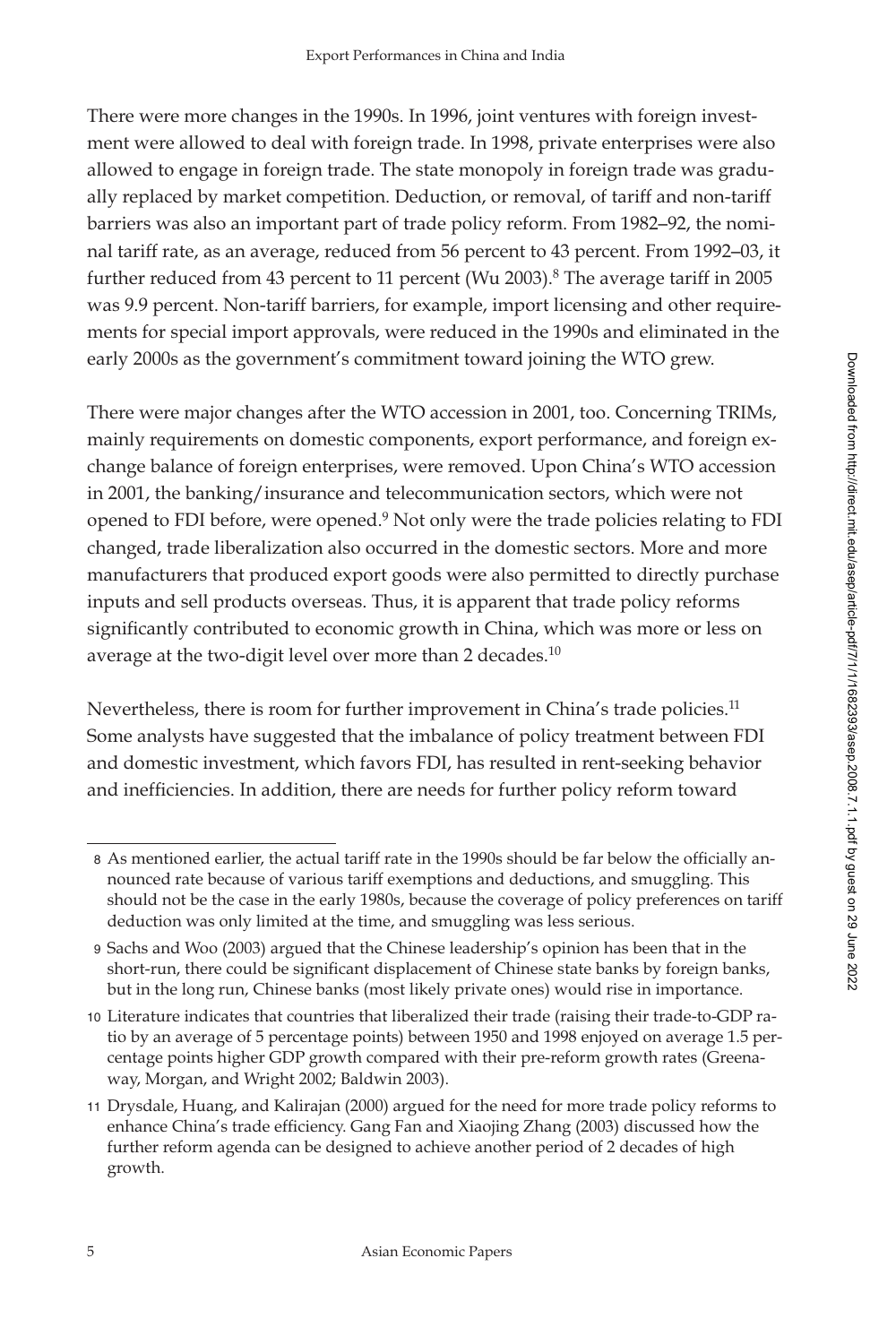

**Figure 1. Pattern of economic growth of India**

transparency and better business environment (Sachs and Woo 2003; Huang and Khanna 2003).

#### **2.2 India**

Figure 1 presents a simplified record of India's aggregate growth (growth in real GDP at factor cost, 1993–94 prices) performance over the 52 years from 1951–52 to 2002–03. It also plots trend growth (TG) rates for each decade starting 1951–61 and some of the key events responsible for slowdown episodes and includes a summary table indicating the coefficient of variation across decades and average growths after ignoring the drought and crisis periods. Sweeping policy changes were made in the trade sector during the 1990s in India, though at a pace slower than in China. Customs tariffs are now lower and quantitative restrictions on imports have been eliminated. Export restrictions have been reduced along with the implementation of various export promotion measures. However, the pace of tariff reforms slowed after 1996–97. Whereas the peak rate of duty has been reduced gradually, the average tariff rate remained broadly unchanged at about 30 percent during 1997–02, though the average tariff was about 18 percent in 2005, which is almost double that of China. This tariff rate is also high by the current world standards.

Figure 2 shows plots of four indicators of tariff-related trade barriers, all-products simple mean, standard deviation of tariff lines, simple mean of tariff lines for manu-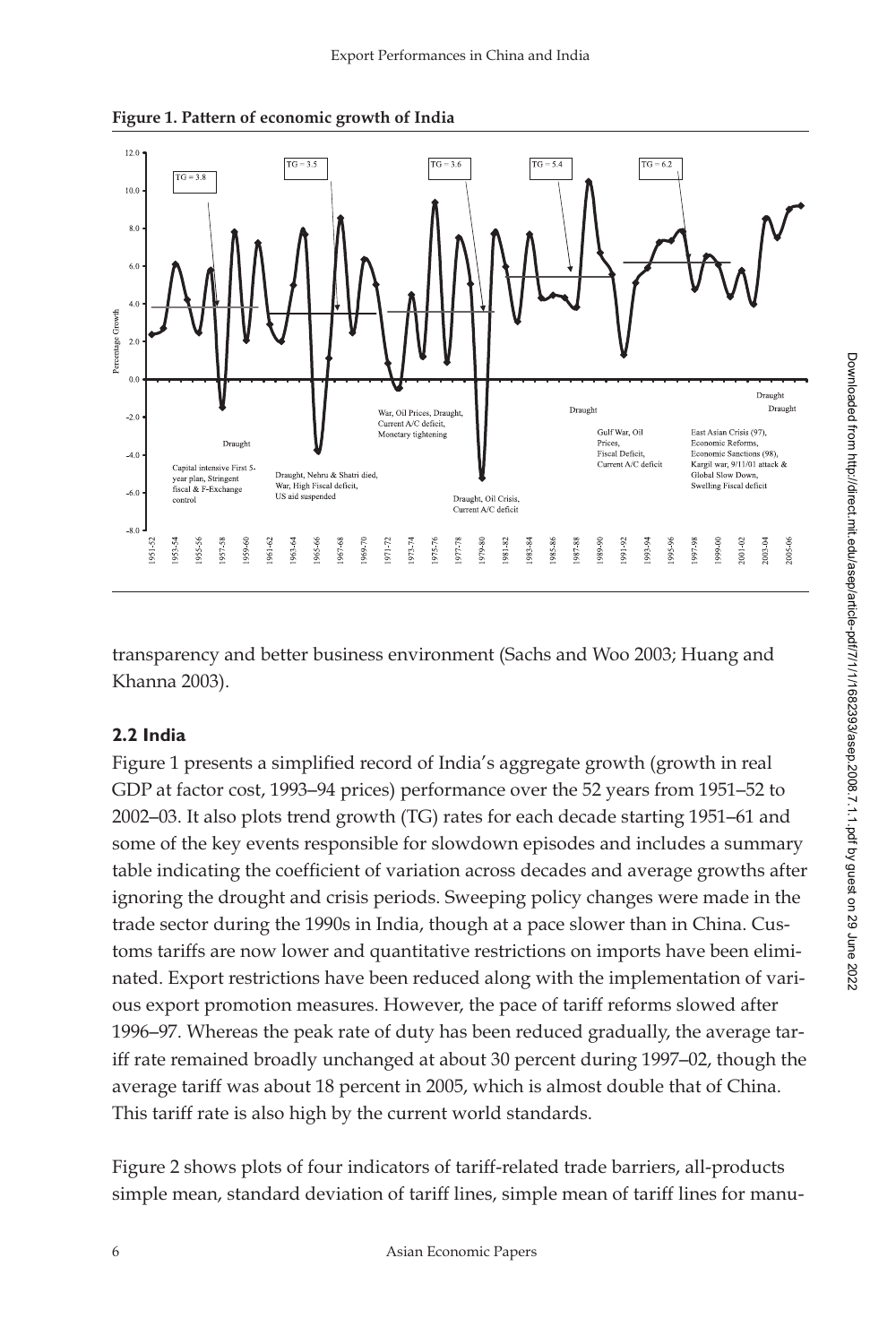

**Figure 2. Trade reforms in terms of tariff policy across selected countries**

*Source: World Development Indicator, 2002.*

factured goods, and share of tariff lines with international peaks. When compared with countries, such as China, Brazil, South Korea, Sri Lanka, Malaysia, Japan, and the United States, India turns out to be an outlier in terms of all-products simple mean tariffs. What is most disturbing is the number of lines with world peak. It appears that the Indian authorities simply look at the highest rates prevailing anywhere in the world and adopt the same tariff without much analysis.

There are also concerns about the institutional role in determining tariffs. At least four institutions are assigned the role of fixing tariffs in one way or the other. Among them, the Tariff Commission is the most relevant. The commission has resources to determine tariffs with more techno-economic analysis, but it has never been involved in tariff determination or regulation since its inception in September 1997. Then, there is the Tariff Research Unit (TRU) (presumably the most effective in determining tariffs) in the revenue department of the Ministry of Finance, which obviously would be more concerned about short-term effects of changes in tariffs, particularly on revenue, than long-term effects on trade and growth. The Ministry of Agriculture reportedly determines agricultural tariffs. Besides, there is an antidumping directorate in the Ministry of Commerce to look into complaints of dumping of agricultural products such as skimmed milk powder from the European Union. Thus, lack of institutional coordination may not be overlooked.

Though the medium-term exports strategy (MTES 2002–07), which was announced in January 2002, aimed to increase India's share in world trade from about 0.7 per-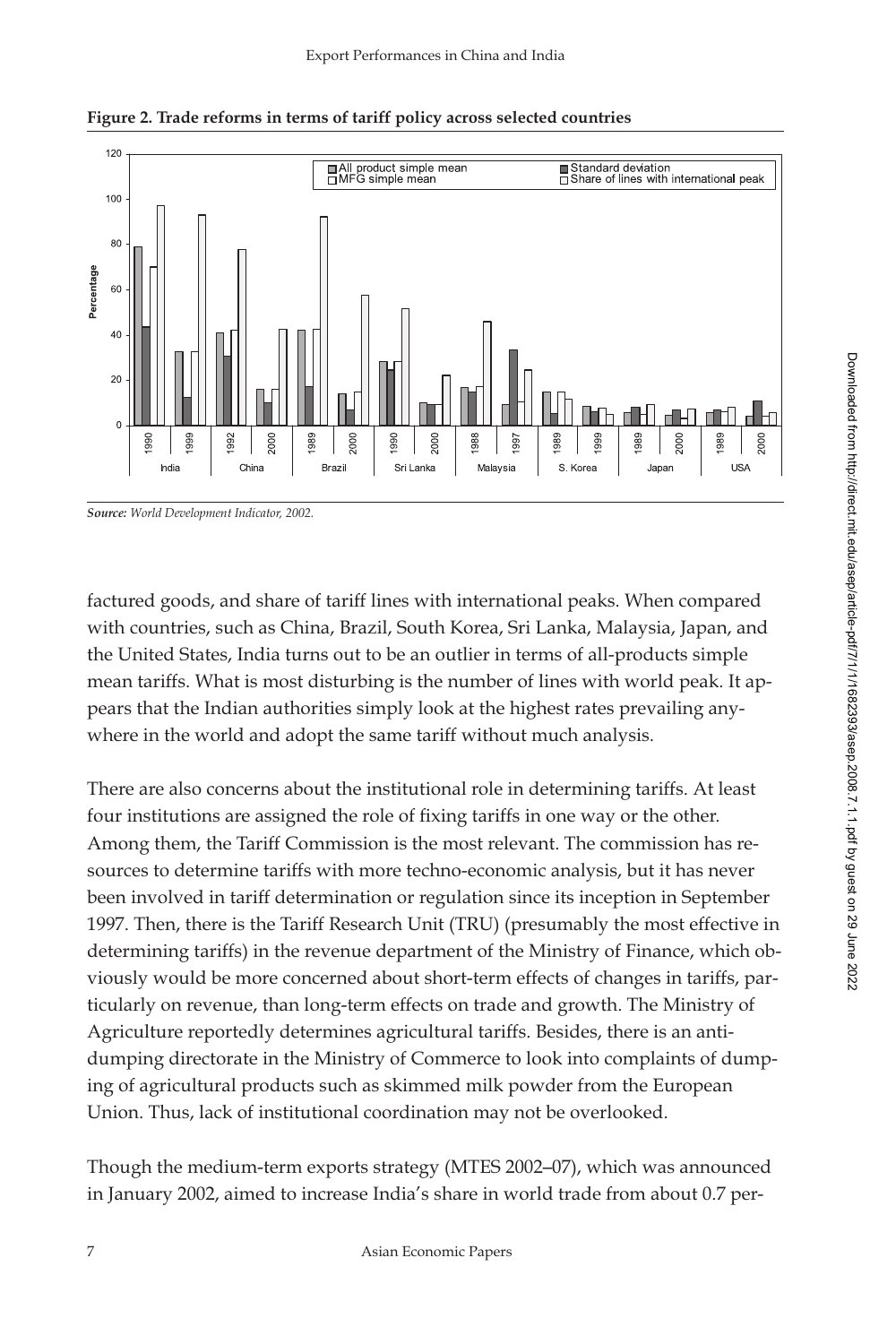cent to 1 percent by 2006–07, the current target is to reach 1.5 percent of world trade by 2009.<sup>12</sup> Latest trade figures in the World Trade Report 2006 reveal that in calendar year 2005, India's merchandise exports were worth US\$ 90 billion that is approximately 0.89 percent of total global exports worth US\$ 10,121 billion. China's share, on the other hand, increased from 6.67 percent in 2004 to 7.52 percent in 2005 with the country exporting goods worth US\$ 762 billion during the year. Although India's share in world total merchandise exports surged from 0.4 percent in 1992 to 0.8 percent in 2002, it took 3 long years for India to move another step farther. At this rate, the target of reaching 1.5 percent of world trade by 2009 would not be that easy to achieve. To keep pace with the growth in world trade and grab a larger share of the world exports market, India has to aim higher.

The 5-year Export and Import (EXIM) Policy (2002–07) announced on 31 March 2002 intended to remove all quantitative restrictions on exports except for a few sensitive items reserved for exports through the state trading enterprises. It also outlined a farm-to-port approach for exports of agricultural products with a special focus on the cottage sector, handicrafts, and assistance to states for infrastructure development for exports (ASIDE). New private sector-run SEZs were created to provide investors an export-friendly environment. The incentives offered under the SEZ scheme included duty-free importation/domestic procurement of goods for the development of the SEZ and setting up of units, 100 percent FDI in the manufacturing sector under the automatic route, 100 percent income tax exemption for the first 5 years, and 50 percent tax exemption for 2 years thereafter. Other incentives included sub-contracting part of production abroad, reimbursement/exemption for central sales tax on domestic purchases by the SEZ units and retention of 100 percent foreign exchange earnings in the Exchange Earners Foreign Currency (EEFC) Account. In terms of financing SEZs, overseas banking units (OBUs) that were exempt from cash reserve and statutory liquidity requirements (CRR and SLR, respectively), were permitted to set up in SEZs. These OBUs have given access to SEZ units and SEZ developers to international finance at international rates. SEZ units were exempt from external commercial borrowing (ECB) restrictions and were allowed to make overseas investments and carry out commodity hedging. SEZs were exempt from central sales tax in respect of supplies from domestic tariff area (DTA) and transactions from DTA to SEZs were treated as exports under the Indian Income Tax and Customs Acts.

<sup>12</sup> The MTES is a comprehensive exercise, which includes product and market identification for exports and indicates sector-wise strategies for identified potential sectors.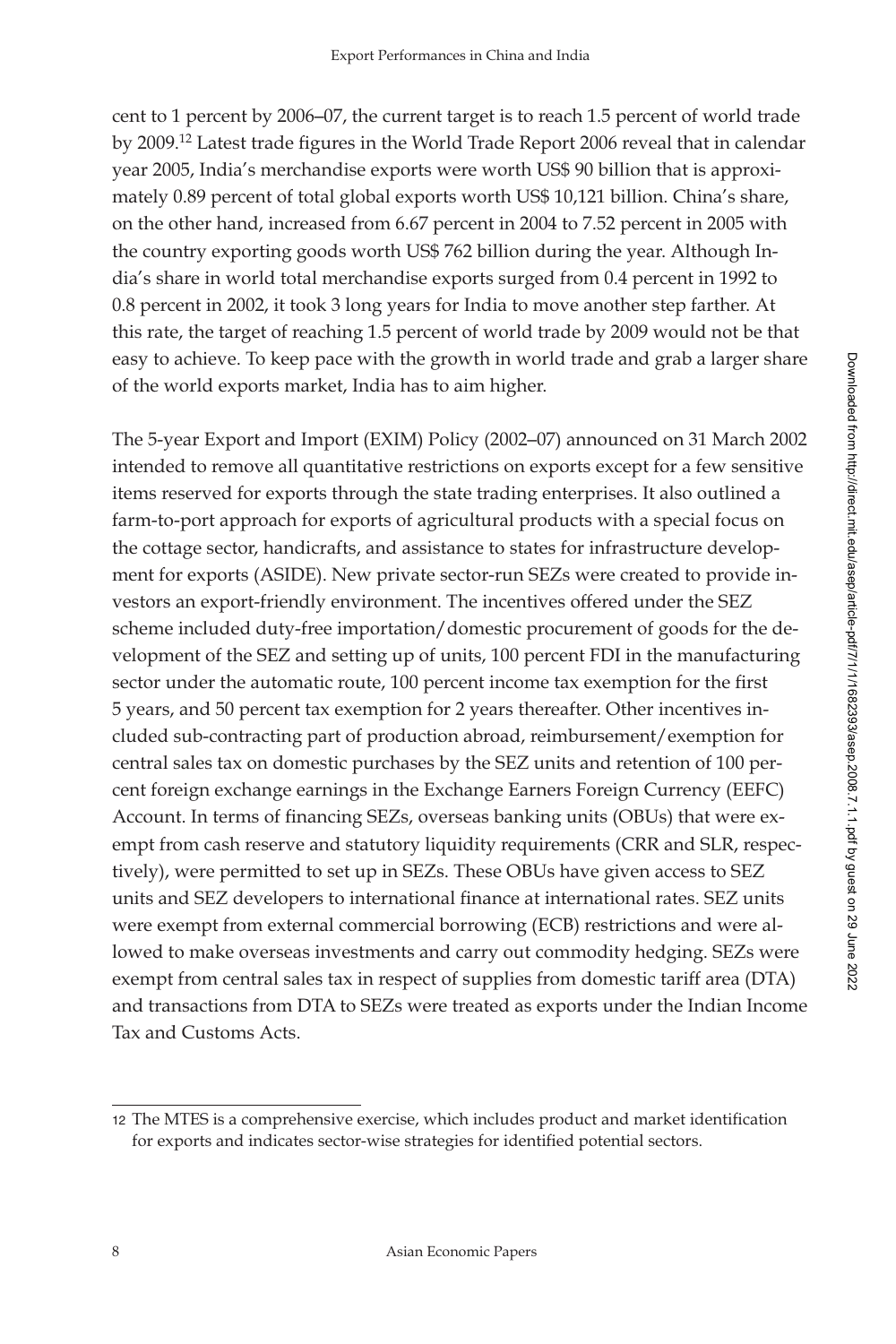The number of goods reserved for the small-scale sector is set to reduce further. The strategic sectors identified for providing special focus include electronics, electrical goods, and engineering goods referred to as "3Es" (Chadha 2003). Policy on entry of direct foreign investment has been eased greatly, but investors continue to face a daunting regulatory framework beyond the foreign investment regime itself.

Although policy initiatives are yielding favorable results to some extent, the foregoing discussion indicates that there are several concerns and issues, which mainly involve behind the border constraints issues, that need to be addressed if exports are to grow faster.

How effective have these trade policy reforms been in improving the export performances of China and India? Export performance can be measured in several ways. A simple conventional method is to work out the growth rate of absolute values of exports between two times and compare it with another time within the country, or compare it with the growth rate of another country during the same period. Though this kind of measure is useful in a way; what is more interesting is to measure the country's potential exports, given the determinants of exports and compare it with its own actual exports. Such a measure provides a better understanding of the link between trade policies and export performance, which is explained in the following.

# **3. Measuring export performances of China and India**

# **3.1 Methodology I**

A common feature of all performance measures is that performance is defined with respect to a benchmark. Though there are several methods to arrive at a benchmark, the method of comparing one's own potential to his or her own actual achievement is more appealing because any performance improvements come from "within." The endogenous growth theory popularized by Romer (1986) and Lucas (1988) facilitates the assumption of internalization of the "within" aspect through policy measures that increase the incentive to innovate and to have an impact on the long-run growth rate of an economy (Roberts and Setterfield 2007). In line with these arguments, potential exports can be measured by following either a general equilibrium approach or a disequilibrium framework. In the former approach, a home country's exports to all its trading partners, which may be exhaustive and represent a general equilibrium framework, would be estimated and added up to arrive at total values of exports. Alternatively, drawing on Kalirajan (1999), in a disequilibrium framework where a home country's actual exports are assumed to differ from its potential exports with respect to each trading partner and the partner-specific export gap is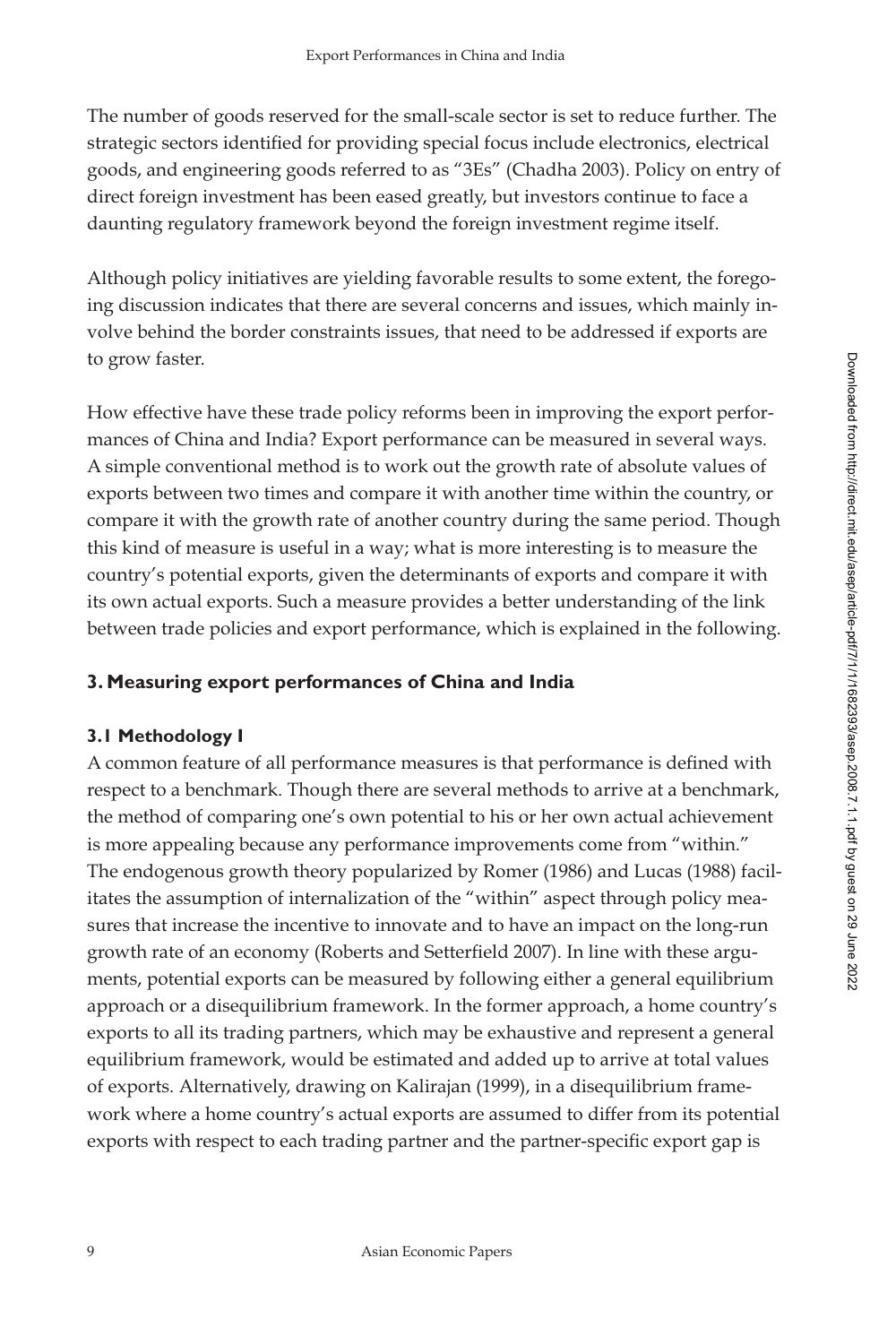explicitly included in the model explaining export flows and the specific estimation method yield potential exports. Whereas there are several studies following the former approach, studies using the latter approach are sparse in the literature.<sup>13</sup> The gravity model has been established in both approaches as a popular methodology to measure potential trade between countries.

The gravity model, which is defined following Newton's Law of Gravitation, explains trade flows between two countries as directly proportional to the product of each country's "economic mass" that can be measured by GDP and inversely proportional to the distance between the countries (Bergstrand 1985). It is one of the most frequently estimated empirical relationships in economics. Earlier studies have estimated the difference between observed values and the predicted values that are calculated from OLS estimates of the gravity model as potential exports (Baldwin 1994; Nilsson 2000). A simple baseline gravity model can be written as equation (1).<br> $V_C V^{\beta} V^{\gamma} D^{-\delta}$ 

$$
X_{ij} C Y_i^{\beta} Y_j^{\gamma} D_{ij}^{-\delta}, \qquad (1)
$$

where C,  $\beta$ ,  $\delta$ , and  $\gamma$  are positive coefficients to be determined empirically.  $X_{ij}$  refers to exports of country  $i$  to country  $j$ .  $Y_i$  and  $Y_j$  are the national gross domestic products of countries *i* and *j* respectively;  $D_{ii}$  is the distance between country *i* and country *j* relative to the average distance between country *i* and all its trading partners. For simplicity of exposition, the time subscript is avoided. Taking the logarithm, the base line of equation (1) can be conveniently represented in log-linear form as equation (2).

$$
lnX_{ij} = \alpha + \beta lnY_i + \gamma lnY_j - \delta lnD_{ij}.
$$
 (2)

The real-world situation is too complex to be represented by a simple equation like (2). The geographical size, population, trade policies, and openness to trade of the importing country are also important factors affecting exports from any country. It is a bilateral relationship and representing such factors by a vector of variables *Zij,* and an error term  $(\epsilon_{ij})$  representing other left out variables and the deviation of the selected functional form from the actual relationship whose impact on export is considered to be on average negligible. Thus, the gravity equation (2) can be written in a more general form as equation (3). Thus, equation (3) in general can be estimated taking panel of data across time and across countries.

<sup>13</sup> Drysdale, Huang, and Kalirajan (2000) used the disequilibrium framework to evaluate the efficiency of China's bilateral trade with its 57 trading partners for the period 1991–95, and Kalirajan (2000) used it to examine Australia's export efficiency with its trading partners in IOR-ARC.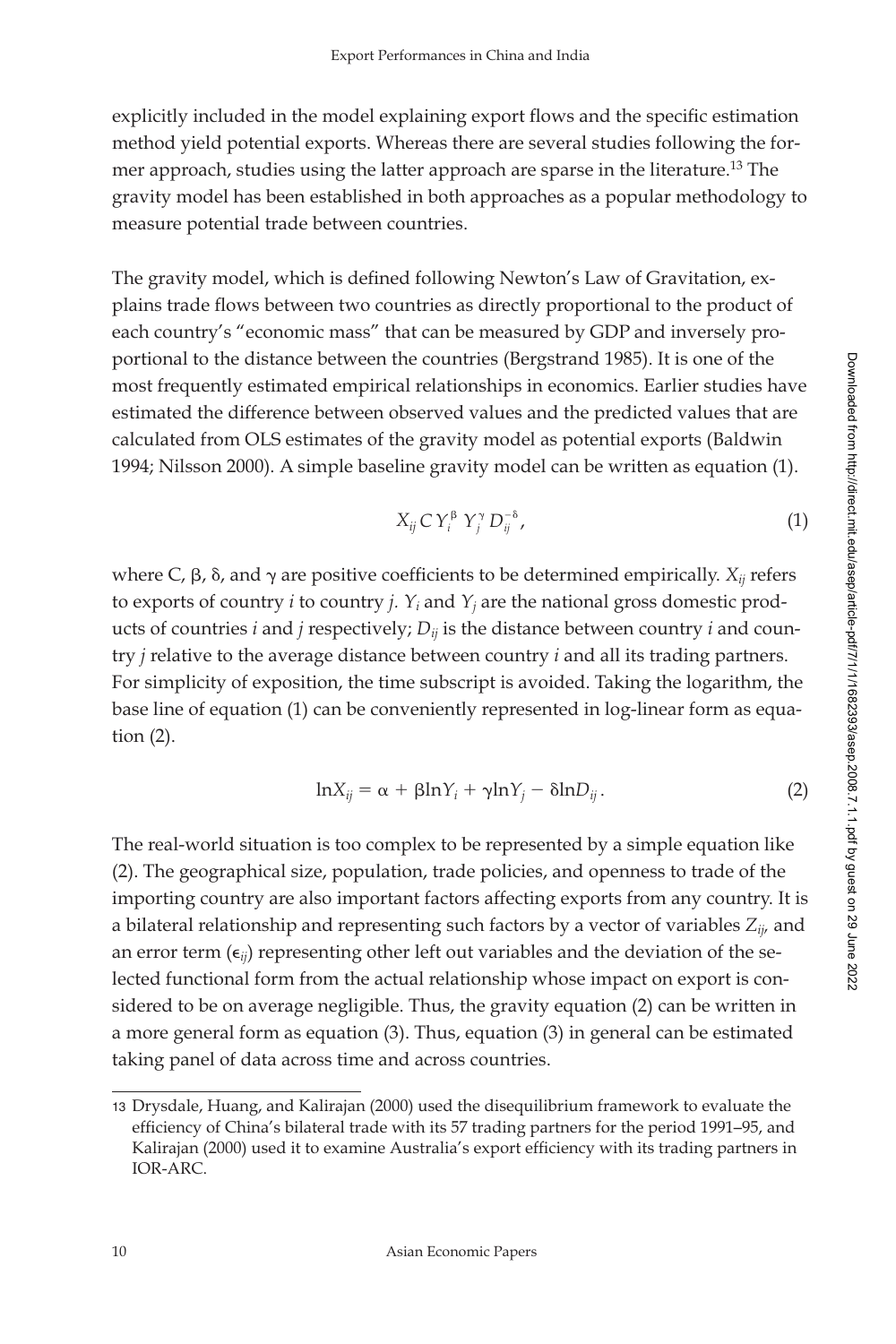$$
\ln X_{ij} = \alpha + \beta \ln Y_i + \gamma \ln Y_j - \delta \ln D_{ij} + \lambda Z_j + \epsilon_{ij}.
$$
 (3)

Researchers have used a number of dummy variables in the set of  $Z_{ii}$  to augment the model. An important assumption in this model is that the exporting environment in the home country does not impose any restrictions on the home country's exports. In other words, this model although admitting that there are behind the border constraints in the home country and also that the home country faces beyond the border constraints in partner countries, these constraints are not important and are randomly distributed across observations. In other words, the assumption is equivalent to saying that there are no significant behind and beyond the border constraints for exports of home country. However, effects of regional trading arrangements, connectivity by road/sea, language affinities, historical relationships, and product preferences shown through brand names have been included in the gravity of equation (3). OLS methods or variants of OLS have been used to estimate models such as equation (3).

#### **3.2 Methodology II**

In Methodology I, it was assumed that behind and beyond the border constraints to export are not significantly affecting export flows from the home country (China and India). This means that the impact of behind and beyond the border constraints to export on export flows from China and India are merged with the statistical error term  $\epsilon$  with "normal" characteristics in equation (3). However, such an assumption may be restrictive and may not be in line with reality. We would like to elaborate on this by concentrating on important means to promote trade flows between countries. One such means is trade liberalization. Trade liberalization, from a theoretical viewpoint, promotes efficiency by re-allocating resources to productive uses, stimulates competition, increases factor productivity, increases trade flows, and thereby promotes economic growth (Wacziarg 1997). However, empirical facts on trade flows across countries do not always support this theoretical viewpoint. Export flows are constrained by three factors: (a) natural constraints, which are geographical distance and transport cost; (b) behind the border constraints, which are institutional and infrastructure rigidities that exist in exporting countries; and (c) beyond the border constraints, which are institutional and infrastructure rigidities that exist in importing countries. The impact of the latter constraints can be divided into two groups, namely, "explicit beyond the border" constraints and "implicit beyond the border" constraints. Beyond the border constraints, which are explicit, are mainly tariffs and exchange rate. The impacts of these constraints on the home country's exports may be measured from the coefficients of variables such as average tariffs and real exchange rate, which can be included directly into the gravity model. On the other hand, identifying and measuring implicit beyond the border constraints that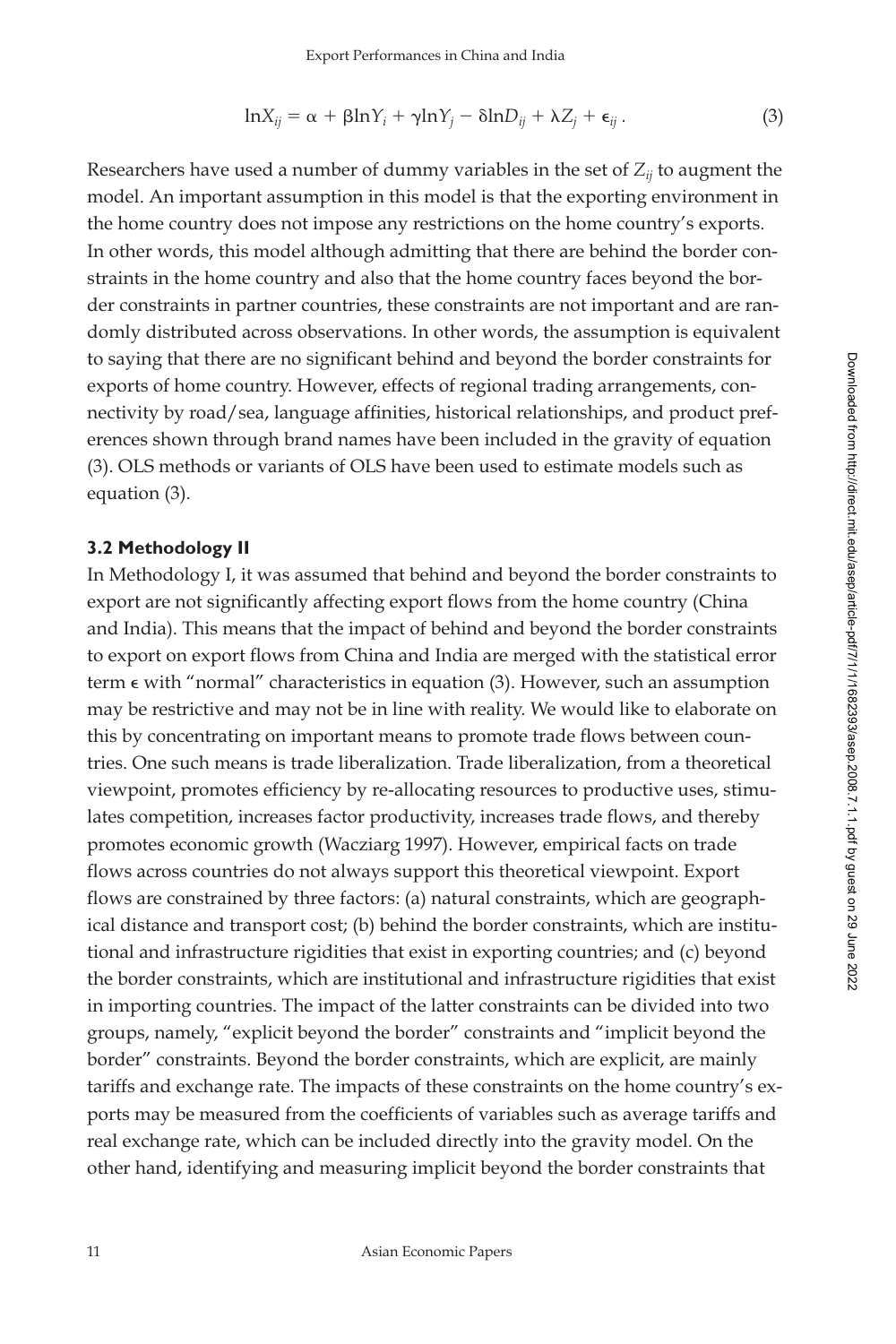emanate from institutional and policy rigidities of importing countries are very difficult, and are considered as "given" for the present study.

Nevertheless, these implicit beyond the border constraints can be reduced or eliminated through multilateral and bilateral negotiations to a considerable extent. Behind the border constraints in the home country could arise due to socio-economic, institutional, and political factors in the home country. For example, large government size (Rodrik 1998), weak and inefficient institutions in the home country in terms of, for example, custom and regulatory environments, port inefficiency, and inadequate e-business (Bhagwati 1993; Rodrik 2000; Levchenko 2004), and political influences through powerful lobbying by organized interest groups (Gawande and Krishna 2001) have been found to affect export flows, among other things. The combined effects of behind the border constraints to export, however, which may be interpreted as an "economic distance" factor referred to by Anderson (1979) and Roemer (1977) can be measured on export flows. This requires that the error term of the standard gravity model (3) needs to be decomposed into *u,* indicating the impact of behind the border constraints, and *v,* indicating "normal" statistical errors and implicit beyond the border constraints.

$$
\ln X_{ij} = \alpha + \beta \ln Y_i + \gamma \ln Y_j - \delta \ln D_{ij} + \gamma Z_j - u_{ij} + v_{ij}.
$$
 (4)

Thus, apart from the geographical distance constraint, the behind the border constraints and explicit beyond the border constraints need to be included explicitly into the standard gravity model. Unfortunately, most of the empirical trade models do not consider this argument, as they do not incorporate these constraints into their trade model.14

However, OLS estimation of the gravity equation (4) leads to biased results. Drawing on Kalirajan (2007), the procedures developed for estimating stochastic frontier production functions (Aigner, Lovell, and Schmidt 1977; Meeusen and van den Broeck 1977), which do not require the researchers to have information on the exact components of  $u$ , can be used to estimate the modified gravity equation that includes the impact of behind the border constraints and explicit beyond the border constraints to export for a given level of implicit beyond the border constraints.

<sup>14</sup> Recently, Anderson and van Wincoop (2003) suggested an approach to tackle this problem, which they name as "multilateral resistance." However, their suggested method suffers from a number of limitations. For example, they assumed symmetric trade costs to solve their model, which is an unrealistic assumption. Also, their modeling of multilateral resistance, as a function of distance and tariffs only, ignores the presence and impact of variation in behind the border trade resisting factors in home country, and the implicit beyond the border constraints in respective importing countries.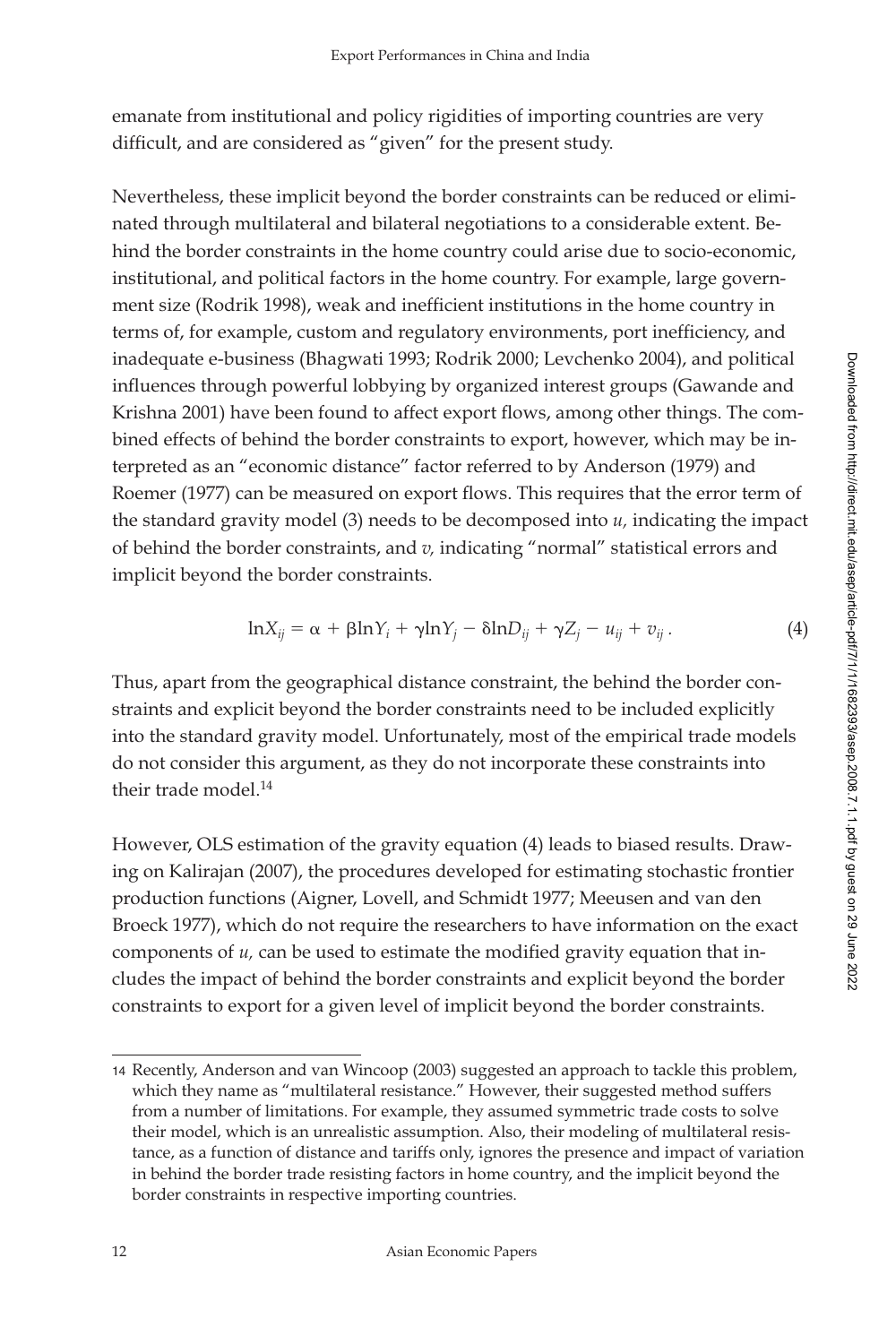The estimation procedure requires the assumption, which may be verified statistically, that  $u$  is a truncated (at zero) normal with mean  $\mu$  and variance  $\sigma^2_u$  and takes values either 0 or greater than 0. When *u* takes the value 0, this means that the impact of behind the border constraints are not important and the actual exports and potential exports are the same, assuming that the influence of  $v$  is not significant (i.e.,  $v = 0$ ). When *u* takes the value other than zero, this means that the effects of behind the border constraints are important and they reduce potential exports depending on the value of *u.* Thus, the term *u* represents the difference between potential and actual exports in logarithmic values, which is a function of the inefficiencies that are within the exporting countries' control. It is also assumed that error term *v* captures the influence on trade flows of other variables, including measurement errors and implicit beyond the border constraints that are not under the control of the exporting country and are randomly distributed across observations in the sample.

Maximum likelihood methods can be used to estimate the above modified gravity model and the magnitude of *u.* Computer programs such as STATA and FRONTIER 4.1 can be used to estimate the modified gravity model.<sup>15</sup>

# **3.3 Data**

The trade data are taken from the Direction of Trade Statistics of the IMF. Data on real GDP, which is a proxy for the size of the economy; population (POP), area (AREA), and tariff barriers are taken from the World Development Indicators (WDI) 2004 and WDI CD-ROM 2004. The most recent information on weighted average tariff rate for the primary products (TBPR), manufactured products (TBMFG) and all products (TBALL) have been used.

Openness to trade is measured by trade in goods taken as a fraction of the gross domestic product (TRDGZ). Perception about prevailing restrictions on imports published in World Competitiveness Report 2004 of World Economic Forum (WEF) (Sala-i-Martin 2004) has been used to proxy non-tariff barriers. The non-tariff barrier is calculated as an index (NTBI) on a scale of 1–7 where lower values of index indicate higher non-tariff barrier. Thus, the expected sign of NTBI is positive. Factors such as the macroeconomic environment, the quality of public institutions, and technology are also important determinants, and are likely to affect the intensity of import across countries. WEF publishes a growth competitiveness index (GCI) on a scale of 1–7 where a higher value indicates a higher level of competitiveness. The GCI is founded on the previous three factors and, interestingly, GCI and NTBI are highly correlated (Sala-i-Martin 2004). Therefore, these variables are used selectively. All variables are taken in logarithms or fractions.

<sup>15</sup> Details of the estimation procedure of FRONTIER 4.1 are given in Coelli (1996).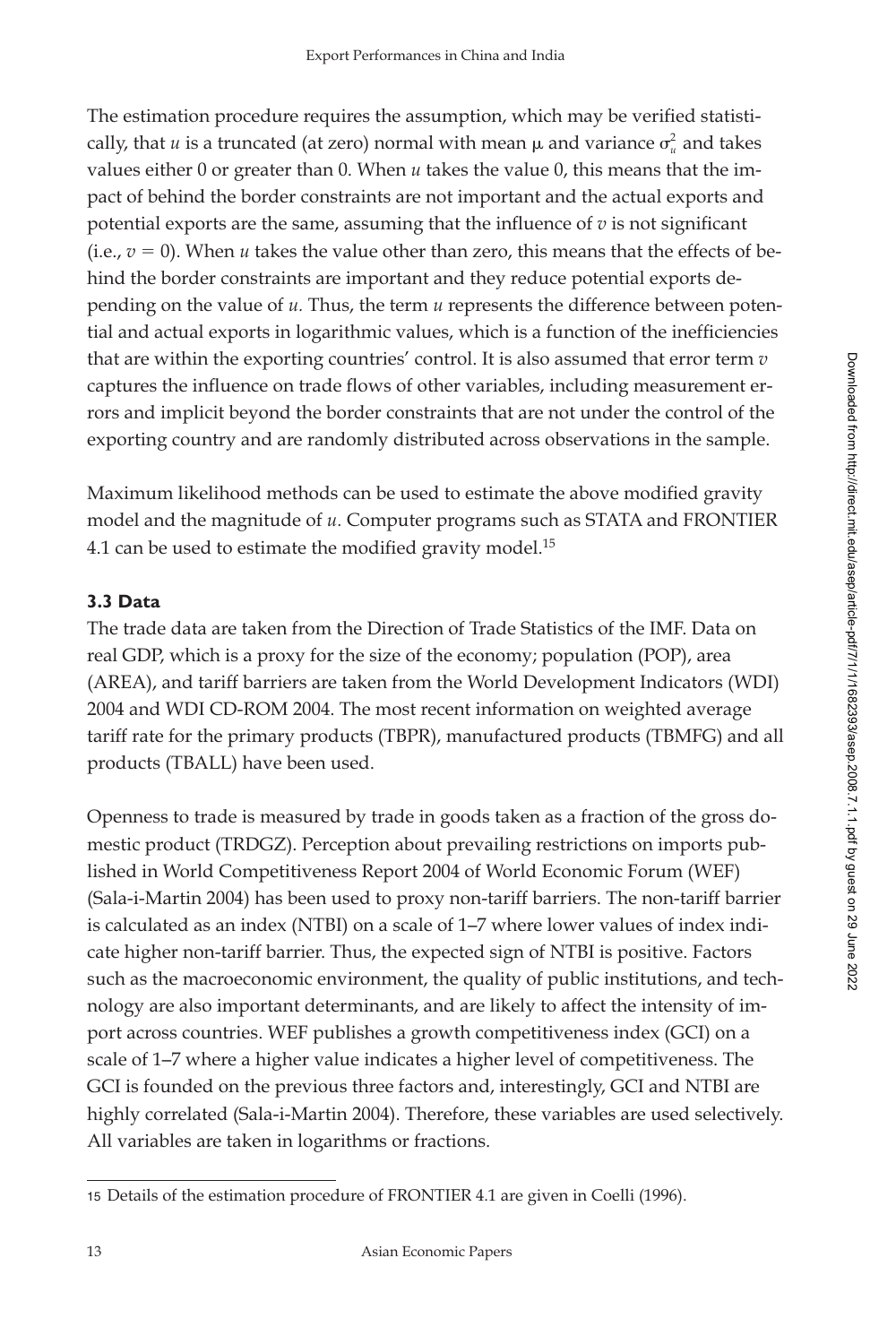## **4. Empirical results and discussion**

#### **4.1 Absence of behind the border constraints**

Both models estimated in this study for China and India separately were as follows:

$$
lnX_{ij} = \alpha + \beta lnGDP_j + \gamma lnDIS_{ij} + \delta lnPOP_j + \epsilon_{ij},
$$
\n(5)

$$
\ln X_{ij} = \alpha + \beta \ln GDP_j + \gamma \ln DIS_{ij} + \delta_1 \ln POP_j + \delta_2 TRDGZ + \delta_3 L AREA
$$
  
+  $\delta_4 TBPR + \delta_5 NTBI + \epsilon_{ij}$ . (6)

The variables are as defined earlier. Over a small span of time the relative size of the trading partners and the exporting environment in the home country are not expected to change significantly. Therefore, for the purpose of analyzing trading characteristics of the countries concerned during the recent period, the average values of exports during 2000–03 and average size of economies for 2000–02 are considered appropriate.16 Data on trade restrictions and openness to trade are also taken for the period 2000–02. Thus, there is an inbuilt lag in the value of explanatory variables. In the place of NTBI, the variable GCI was also used in the estimation for India. The selected sample sizes of the partner countries, which are the same 77 countries for both China and India, represent about 90 percent and 80 percent of exports from China and India, respectively, and therefore the estimated models can be considered to be representative models for these economies in a general equilibrium framework.17 All the equations were estimated by OLS and a complete diagnostic result is provided in the respective tables. A series of estimations have been completed to delineate the strengths and weaknesses of both countries. At the outset, the basic model (5) with GDP, distance, and population with respect to partner countries was estimated for China and India and the results are reported in Table 1. The base model was further expanded to include the proxies of openness and explicit beyond the border constraints and the results are presented in Table 2.

Almost all the estimated equations are statistically consistent, and the  $R<sup>2</sup>$  values are reasonably high. However, the magnitudes of the coefficients are markedly different between China and India. Whether the size and significance of these variables are

<sup>16</sup> Because 2001 is characterized by a number of political and terrorist disturbances, including data from 2000 is expected to provide a better average, while considering the most recent available consistent data for countries of interest. Further, there are statistical advantages in taking average values as it reduces the problems of heteroskedasticity and functional forms leading to more reliable interpretation of the relationships.

<sup>17</sup> For the purpose of the present study of comparing the performances of China and India emulating the exporting environment of each other, it is necessary to consider the same countries with which both China and India traded during the sample periods.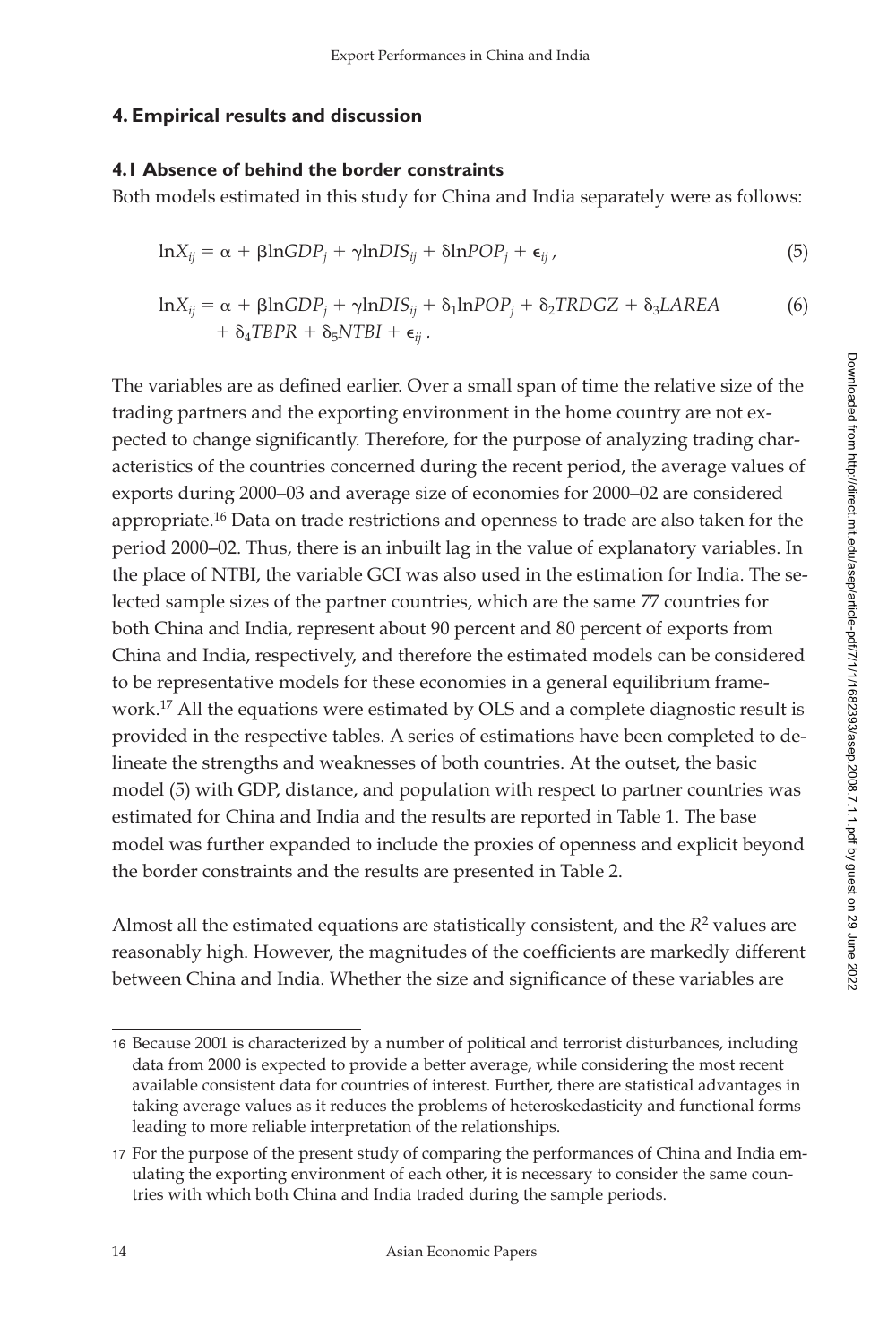| Code:                                                         | China                                                                        | India                                                                           |
|---------------------------------------------------------------|------------------------------------------------------------------------------|---------------------------------------------------------------------------------|
| <b>Model Number:</b>                                          | $CH-9$                                                                       | $IN-9$                                                                          |
| Sample size:                                                  | 77                                                                           | 77                                                                              |
| <b>CONSTANT</b><br><b>LDIST</b><br><b>LGDP</b><br><b>LPOP</b> | $-7.071**$ (2.951)<br>$-0.773*(0.180)$<br>$0.882*(0.068)$<br>$-0.076(0.097)$ | $-4.398***$ (2.437)<br>$-1.021*(0.175)$<br>$0.633*(0.059)$<br>$0.149 + (0.095)$ |
| $R^2$<br>S.E.                                                 | 0.836<br>0.870                                                               | 0.793<br>0.856                                                                  |
| Diagnostic test<br>Serial correlation<br>Function form        | 0.386 [0.53]<br>1.072 [0.30]                                                 | 0.08<br>[0.7]<br>$0.791$ [0.37]                                                 |
| Normality<br>Heteroskedasticity                               | 28.126 [0.0]<br>3.28<br>[0.07]                                               | $0.252$ [0.88]<br>$0.109$ [0.74]                                                |

| Table 1. Base gravity model with distance, aggregate GDP in terms of US\$ at 1995 prices and |  |  |
|----------------------------------------------------------------------------------------------|--|--|
| population for China and India, 2000–03                                                      |  |  |

*Note: When there is problem of heteroskedasticity, White heteroskedasticity adjusted standard errors are presented. Values in parenthe*ses () are standard errors and values in square brackets [] are p values. \*Significant at the 1 percent level; \*\*Significant at the 5 percent level; \*\*\*Significant at the 10 percent level; +Significant at the 15 percent level.

robust or not in the presence of other variables is an important issue and is discussed later. The relative distance variables in both models of China have smaller coefficients than those of India.<sup>18</sup> It appears that the production process in China, which is characterized by large manufacturing volumes, is able to absorb the distance effects much more efficiently than India. The production cost in China is comparatively lower than that in India and the advantage derived from this is reflected in the size of the relative distance variable. It may be noted that the average distance of China from its trading partners is greater than that of India from its trading partners (Table 3). Therefore, India has to be more efficient in cost management in order to compete with China in the same product group or else it has to design alternative strategies related to product and market. For example, empirical studies examining the costs of doing business in India often have cited that private firms have to have their own power generators in order to avoid the problem of a power shortage, which tends to increase production costs (Rajan 2006). Further, China is more concerned with other barriers to trade rather than distance. For example, in Model CHN-14 (Table 2), the relative distance variable becomes insignificant when a tariff barrier to primary sector products is introduced. In addition, as new variables are added, the coefficient of the relative distance variable in China's models continues to reduce. Therefore, it can be safely argued that China's cost advantages are great instruments to boost their exports compared to India.

Downloaded from http://direct.mit.edu/asep/article-pdf/7/1/1/1682393/asep.2008.7.1.1.pdf by guest on 29 June 2022

<sup>18</sup> The results could have been better, had we disaggregated exports of China and India by commodity categories such as labor-intensive, agriculture-intensive, and resource-intensive. We thank the discussant, Lael Brainard, for pointing out this issue.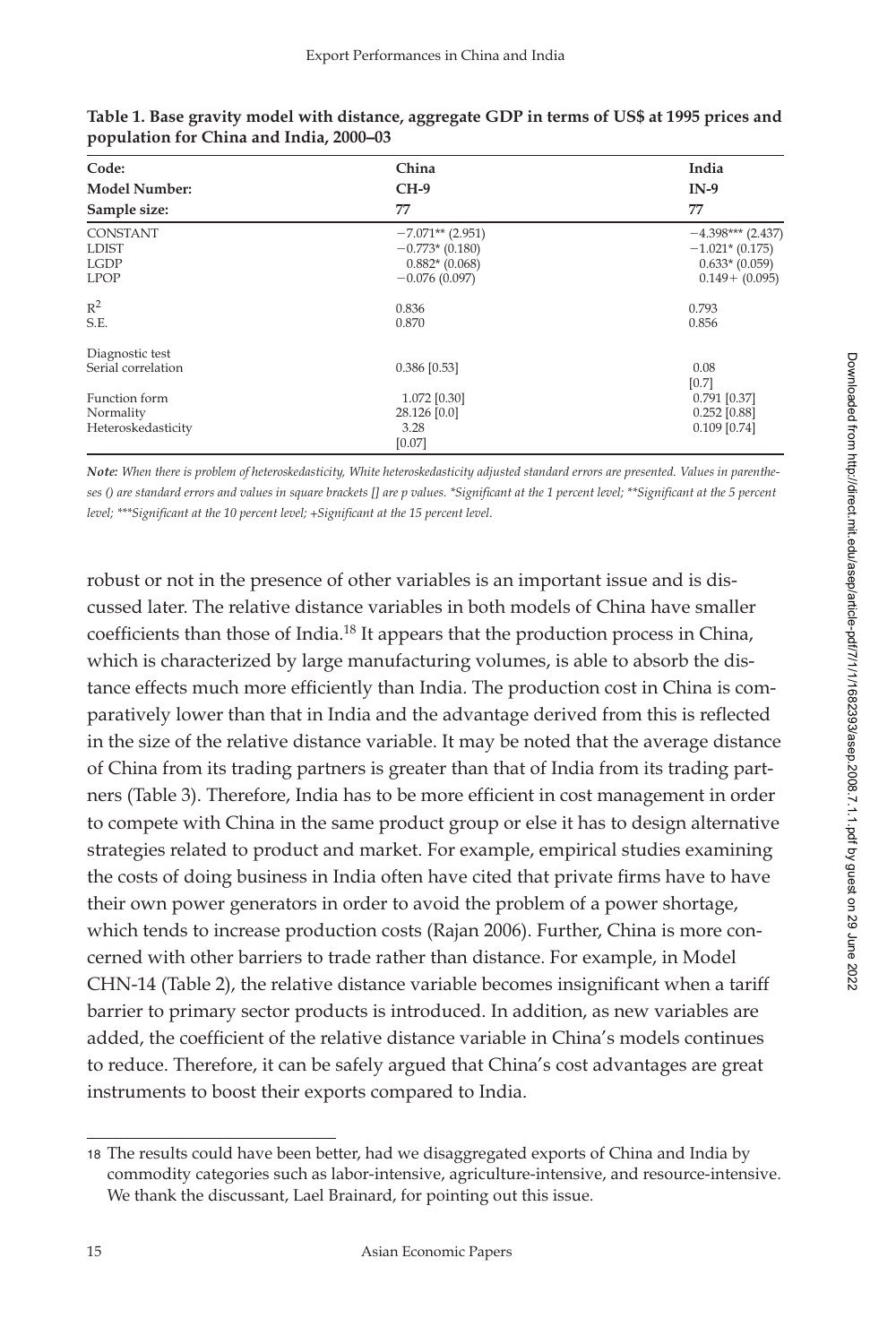| Code:                | China               | India               | India              |
|----------------------|---------------------|---------------------|--------------------|
| <b>Model Number:</b> | <b>CH-14</b>        | $IN-13$             | $IN-14$            |
| Sample size:         | 77                  | 77                  | 77                 |
| <b>CONSTANT</b>      | $-13.858*(3.395)$   | $-11.680*(2.616)$   | $-10.94*(2.540)$   |
| <b>LDIST</b>         | $-0.269(0.202)$     | $-0.567*(0.182)$    | $-0.542*(0.184)$   |
| <b>LGDP</b>          | $0.641*$ (0.132)    | $0.409*(0.086)$     | $0.300**$ (0.123)  |
| <b>LPOP</b>          | $0.432***$ (0.229)  | $0.666*(0.150)$     | $0.742*(0.169)$    |
| TRDGZ                | $0.007*$ (0.0025)   | $0.0060**$ (0.0027) | $0.0056**$ (0.0027 |
| LAREA                | $-0.141(0.093)$     | $-0.145***$ (0.078) | $-0.160**$ (0.079) |
| <b>TBPR</b>          | $-0.032***$ (0.018) |                     |                    |
| <b>NTBI</b>          |                     | $0.355**$ (0.146)   |                    |
| GCI                  | 0.313(0.240)        |                     | $0.560**$ (0.228)  |
| $R^2$                | 0.870               | 0.846               | 0.846              |
| S.E.                 | 0.790               | 0.750               | 0.75               |
| Diagnostic test      |                     |                     |                    |
| Serial correlation   | $0.006$ [0.94]      | $0.319$ [0.57]      | $0.71$ [0.40]      |
| Function form        | $0.910$ [0.34]      | $0.093$ [0.70]      | $0.195$ [0.66]     |
| Normality            | 56.90 [0.00]        | 3.011 [0.22]        | $0.591$ [0.74]     |
| Heteroskedasticity   | 5.280 [0.02]        | $0.355$ [0.55]      | $0.529$ [0.47]     |

| Table 2. Augmented gravity model with area, openness to trade, and other trade barriers for |  |
|---------------------------------------------------------------------------------------------|--|
| China and India, 2000–03                                                                    |  |

*Note: When there is the problem of heteroskedasticity, White heteroskedasticity adjusted standard errors are presented. Values in parentheses () are standard errors and values in square brackets [] are p values. \*Significant at the 1 percent level; \*\*Significant at the 5 percent level; and \*\*\* Significant at the 10 percent level.* 

| Table 3. Summary matrix of distances (kilometer) being negotiated by China and India |  |
|--------------------------------------------------------------------------------------|--|
| across the sample structures of trade partners                                       |  |

|              | China    | India    |  |
|--------------|----------|----------|--|
| Sample size: | 77       | 77       |  |
| Mean         | 9,931.5  | 8,490.4  |  |
| Minimum      | 956.2    | 678.6    |  |
| Maximum      | 19.286.0 | 16,937.4 |  |

The coefficient of size of the economy measured by GDP is consistently significant in all formulations. The size of this coefficient is larger for China than that for India in both models. However, when variables such as openness to trade and growth competitiveness are added in the model, the size of coefficient of GDP reduces for China and India (see Table 2 in comparison with Table 1). Nevertheless, the coefficient of GDP is larger for China than for India. This means that clearly India has to progress significantly to manufacture and export premium products consumed in richer countries as compared to the manufacturing activities in China.

Population is indirectly covered in the size of the economy, and it can be argued to have independent demand side effects also. For example, subsistent economies also need basic livelihood amenities such as cheap clothing and food. Countries such as China and India, which have a high degree of mechanized production systems with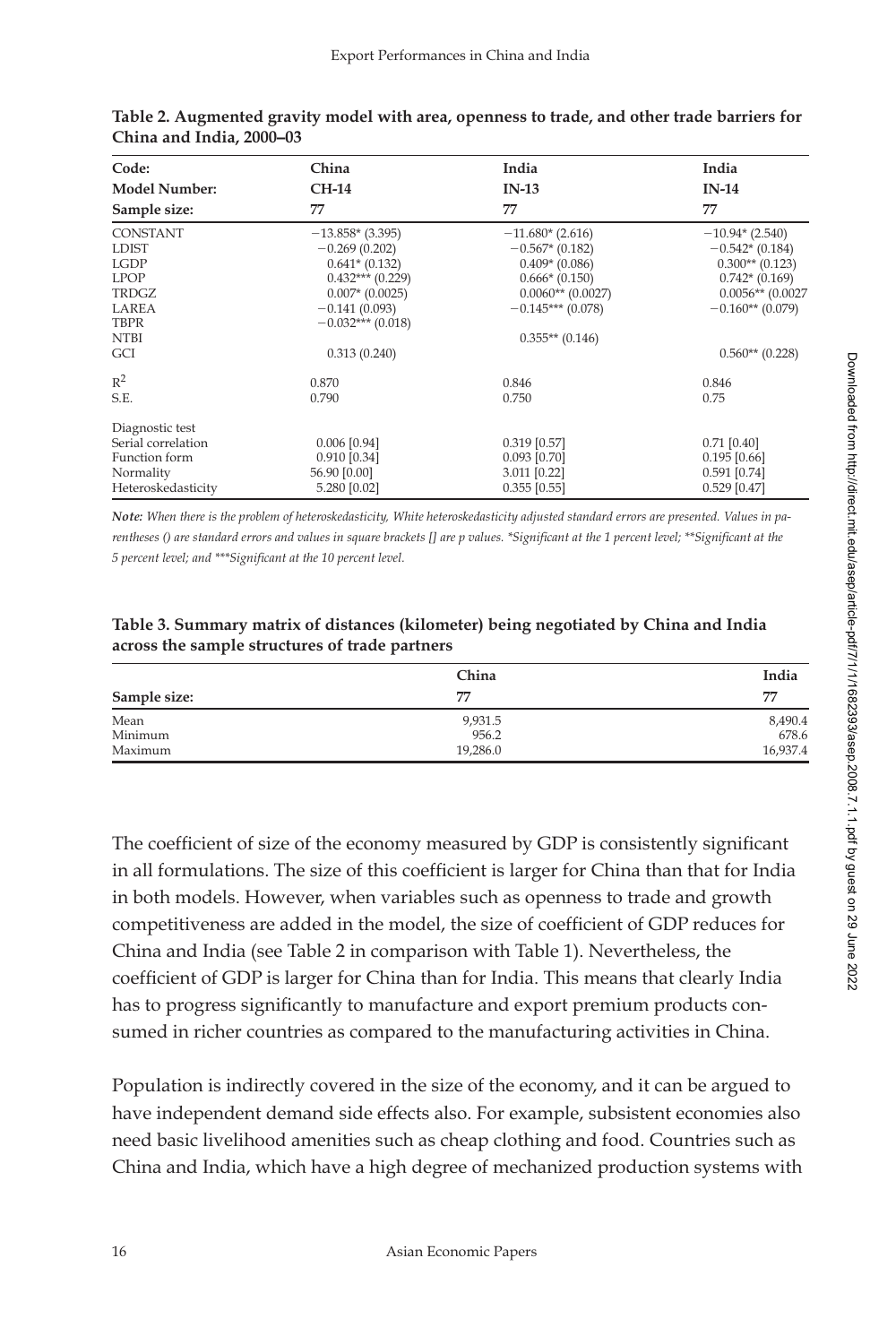cheap labor, could be a potential source of imports provided the importing country has a conducive trade regime. This fact is revealed when the coefficients of population variable across models are compared.

The openness to trade variable (TRDGZ) is introduced in Models CH14, IN13, and IN14 along with the area variable (Table 2). Clearly, exports flow more from both countries to those countries, which trade a higher proportion of their GDP. The coefficient of TRDGZ is almost equal for both China and India. In the case of China, GCI is not a significant variable; instead, tariff barriers to primary sector products are more important in reducing its exports. Even non-tariff barriers are insignificant in affecting China's exports. On the other hand, in the case of India, non-tariff barriers and the growth competitiveness index act alike in affecting its exports growth. Recall that the expected sign of coefficient of NTBI is positive because a higher value of NTBI means fewer problems in importing, whereas lower values mean the opposite.

To calculate potential exports, it is important to estimate the equation in a general equilibrium framework so that as many trading partners as possible, indicating as much distance as possible, are covered. Nevertheless, such a general equilibrium framework may not take into account all country-specific characteristics of the home country that influence its exports. Therefore, in this exercise we put each country in the exporting environment of the other to simulate each other country's potential exports. The key difference in export performance is expected to arise due to the change in the values of the relative distance variable, as all other variables remain more or less the same across trading countries. Models CHN14 and IND14 given in Table 2 were used for simulating the exports from China and India with the assumption that they switched their exporting environments between them. Simulations were carried out by applying the coefficient of India, which proxies the exporting environment faced by India, on trade data concerning China and vice versa. The simulated gain/loss in exports is presented in Appendixes 1 and 2.

As a summary, when the coefficients of China are applied to calculate India's simulated potential exports, it results in very high values for India (672.9 percent), which implies that if India enjoys China's exporting environment, it would increase its exports drastically. On the other hand, when India's coefficients are applied to China, it leads to lowering of exports from China by 91.7 percent, clearly indicating that China has been operating at much higher efficiency levels than India. Thus, there is much for India to learn from China to improve its export performance. This result also implies that there are significant behind the border constraints to export more in India than in China, which is examined in the next section.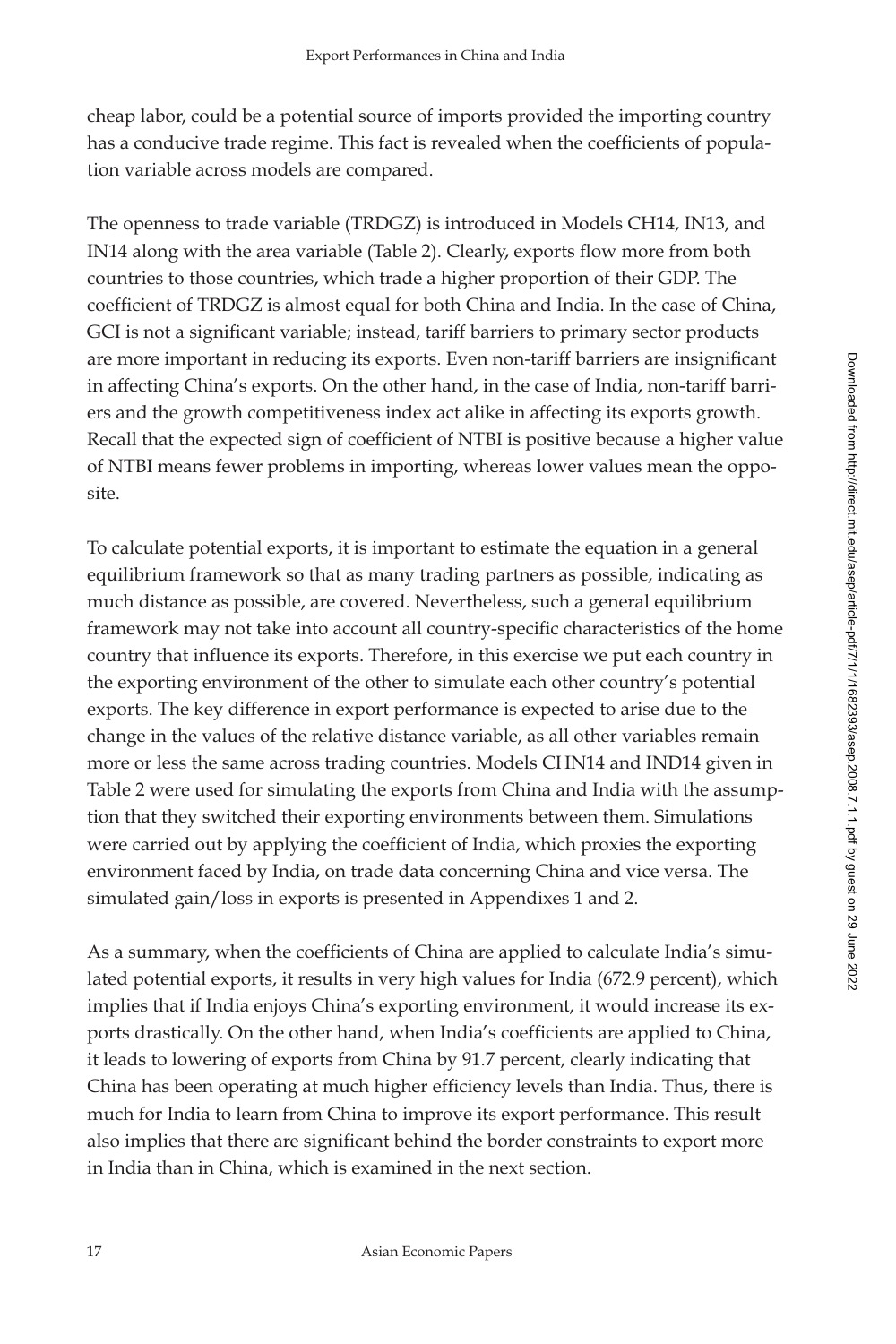| Code:           | China              | India              |
|-----------------|--------------------|--------------------|
| Sample size:    | 77                 | 77                 |
| <b>CONSTANT</b> | $-12.675*(3.262)$  | $-8.56*(2.228)$    |
| <b>LDIST</b>    | $-0.258(0.208)$    | $-0.549*(0.178)$   |
| <b>LGDP</b>     | $0.644*(0.138)$    | $0.314**$ (0.118)  |
| <b>LPOP</b>     | $0.429**$ (0.217)  | $0.728*(0.175)$    |
| TRDGZ           | $0.006*(0.0023)$   | $0.006**$ (0.003)  |
| LAREA           | $-0.139(0.096)$    | $-0.147**$ (0.072) |
| <b>TBPR</b>     | $-0.036**$ (0.016) |                    |
| GCI             | 0.322(0.254)       | $0.566**$ (0.232)  |
| T               | 0.228(0.321)       | 0.186(0.202)       |
| Sigma square    | $0.543*(0.115)$    | $0.642*(0.221)$    |
| Gamma           | $0.834*(0.226)$    | $0.875*(0.232)$    |
| Eta             | $0.138**$ (0.068)  | 0.067(0.121)       |
| Mu              | $0.43**$ (0.22)    | $0.56**$ (0.272)   |
| Loglikelihood   | $-157.68$          | $-120.67$          |

Table 4. Modified augmented gravity model with area, openness to trade, other trade **barriers, and behind the border constraints to export for China and India, 2000–03**

*Note: Values in parentheses () are standard errors. \*Significant at the 1 percent level; \*\*Significant at the 5 percent level.* 

#### **4.2 Presence of behind the border constraints**

Drawing on Kalirajan (2007), the following modified augmented gravity model was estimated using panel data from 2000–03 and the results are presented in Table 4:

$$
\ln X_{ijt} = \alpha_1 + \beta \ln GDP_{jt} + \gamma \ln DIS_{ijt} + \delta_1 \ln POP_{jt} + \delta_2 TRDGZ_t + \delta_3 L AREA_t \tag{7}
$$

$$
+ \delta_4 TBPR_t + \delta_5 NTBI_t + \delta_6 T + v_{ijt} - u_{ijt}.
$$

The variables are as defined earlier and *T* refers to time, which takes values 1, 2, 3, and 4 respectively, for data from 2000, 2001, 2002, and 2003. The variable  $u_{ii}$  is assumed to be non-negative truncations of the normal distribution with mean,  $\mu$ , and variance,  $\sigma^2$ . Further, the assumption that  $u_{ijt} = \eta_{it}u_{ij} = {\text{exp}[-\eta(t-T)] } u_{ij}$  means that behind the border constraints to export have been varying over time. This assumption implies that if the estimate of  $\eta$ , which is provided by the computer program FRONTIER 4.1 simultaneously along with the parameters of equation (7), is positive then the behind the border constraints decline exponentially to its minimum value,  $u_{ii}$ , at the last period  $T$  of the panel. In this case, the gap between potential and actual exports has been declining. The coefficient estimates for constant, which is larger than the estimates of equation  $(6)$  as expected due to the specification of equation (7), and most variables are significant at least at the 5-percent level. Further, these coefficient estimates have the signs that concur with the theory. The coefficient  $\gamma$  presents a measure of the total variation that is due to country specific behind the border constraints to export. The  $\gamma$  coefficient is an average over the period. That is,  $\gamma = [(\Sigma_t \sigma_{ut}^2) / (\Sigma_t \sigma_{ut}^2 + \sigma_{vt}^2)] / T$ , where is  $\sigma_{ut}^2$  is the variance of the one-sided error term at period  $t$ ,  $\sigma_{\rm vt}^2$  is the variance of the random error term at period  $t$ , and  $T$  is the total number of periods. The estimate of  $\gamma$  is large and significant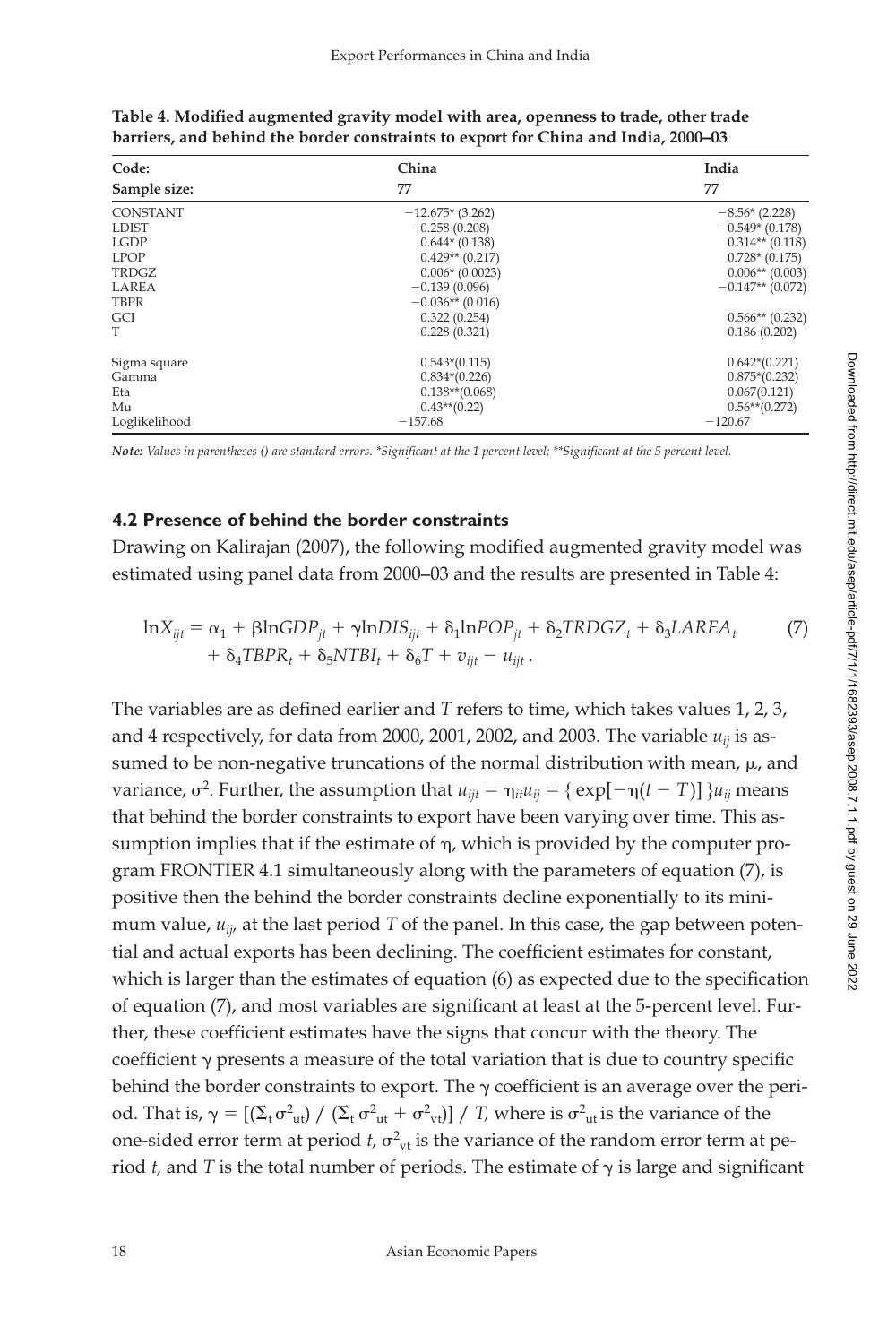at the 1 percent level. This means that the decomposition of the error term into *u* and  $v$  in equation (7) is valid for the present data set and the deviation of actual exports from potential exports is due to behind the border constraints and not by just random chances. It may be interesting to see how the  $\gamma$  coefficients vary over time. This is equivalent to examining whether the influence of behind the border constraints to export within the home country have been decreasing from one period to another or not. To put it differently, it investigates whether policy reforms toward promoting exports in China and India have been effective during the sample period. Information on the temporal behavior of  $\gamma$  can be obtained by examining the  $\eta$ coefficient.

The  $\eta$  coefficient considers whether the impact of country specific behind the border constraints on reaching potential exports have been decreasing from one period to another or not. If the  $\eta$  coefficient were positive, then the impact of country specific behind the border constraints to export would be decreasing over time. If, however  $\eta$  were zero or not significant, then the impact of country specific behind the border constraints to export could be considered constant over time. In this model, the coefficient is positive and significant for China, whereas it is positive but not significant for India. This implies that policy reforms in India do not appear to be effective in reducing behind the border constraints to export during the sample period, though policy reforms seem to be effective in China.

Overall, from these results the following can be inferred. Behind the border constraints (measured by  $u$ ) contribute a large and significant proportion to the variation in the gaps between potential and actual exports in equation (7) for both China and India. This point is further emphasized by the significance of  $\gamma$ . In other words, country-specific factors including trade policy are important determinants of potential and actual exports. The results given in Table 4 indicate that the impact of behind the border constraints to export has reduced over time during the sample period for China but not for India. With the existing trade resistance between China and its trading partners, and India and its trading partners, China has been able to reduce the gap between its potential and actual exports with a majority of the member countries more than India could do over time. The analysis shows that an average of approximately 86 percent of potential exports have been realized by China, whereas only about 68 percent of potential exports have been realized by India (Appendix 3). This clearly indicates that there is an urgent need to design and intensify trade policy reforms to enhance its effectiveness toward reducing constraints to export in India and in this respect, India certainly can learn from China's experience, which requires a detailed study. However, India needs to study carefully the recently debated regional income inequality problems created by China's surging export reve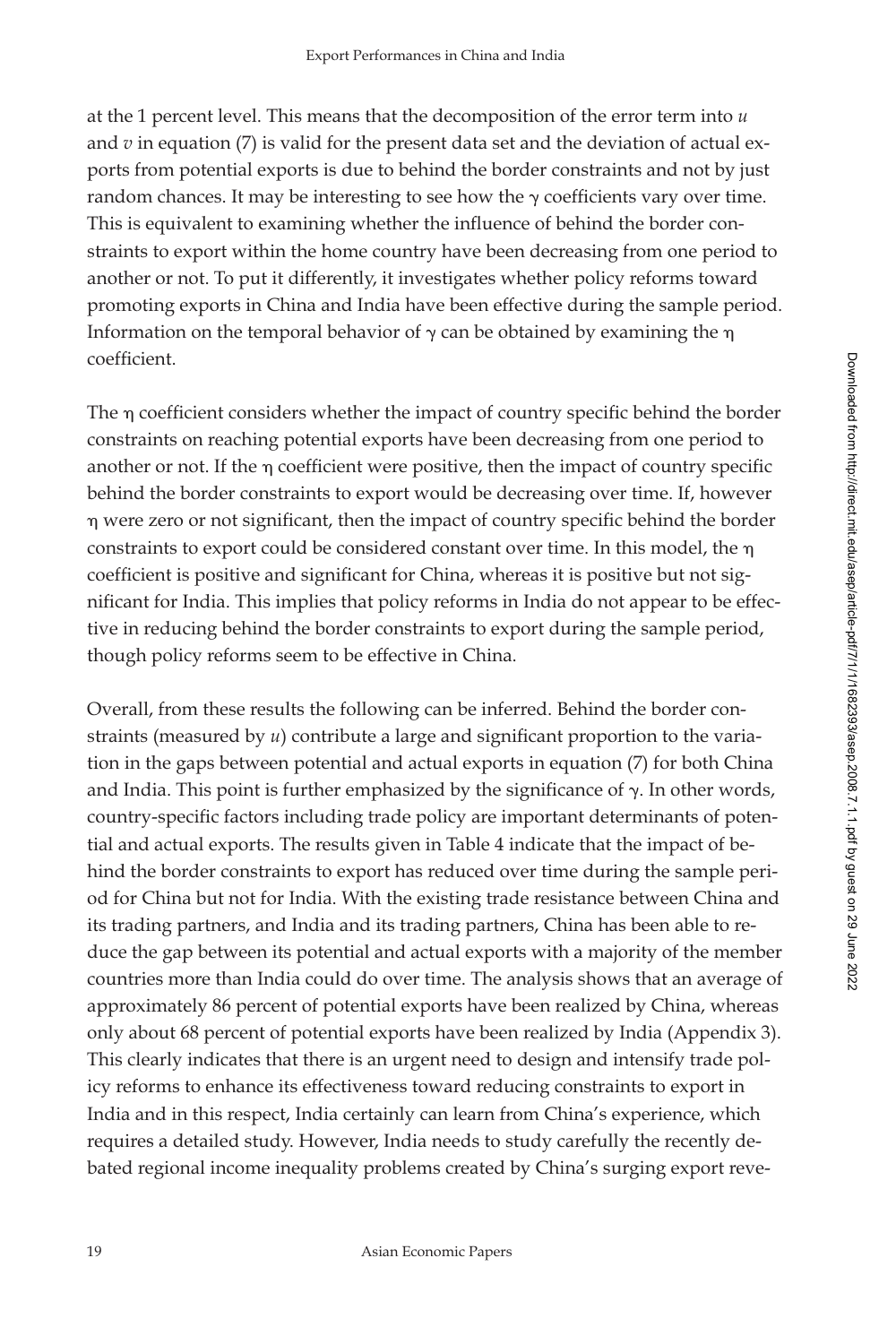nues in order to avoid the occurrence of such social problems while increasing India's exports.19

# **5. Conclusion**

Thus, China's export performance contrasted with that of India over the years indicates that an important determinant of the benefits that developing countries can reap from globalization is whether behind the border constraints to export can be decreased consistently through appropriate policy measures. However, although this study did not explore what kind of behind the border constraints need to be eliminated in India to facilitate the realization of its export potential, conjectures can be made from China's experience. Drawing on Hayami (1997) who argued that poor countries could structure their institutions to bring about rapid development through the borrowing of technologies, the adoption of technology from abroad is important for India, and appears to be constrained mainly by a lack of infrastructure and proper institutions.

"Catching up with China" is a worthwhile slogan for India's new millennium, along with a national commitment to grow at 10 percent a year. Both goals may be feasible and attainable, and within India's grasp, provided infrastructure and institutional reforms are intensified effectively. China has not only managed a high rate of investment, but has kept the prime lending rate (PLR) at a relatively low 8 percent; the interest rate spread between lending and deposit rates was confined to 2.6 percent. In India, the PLR is 12 percent, and the interest rate spread is at 3.4 percent. Clearly, China's configurations are more conducive to high domestic investment. Even though the Indian stock markets were established much earlier than China's, in terms of market capitalization, China is ahead at US\$ 231.3 billion, which is 2.20 times that of India's. Chinese banks extend credit, measured as a ratio of GDP, at a rate of two-and-a-half times India's. Even in fiscal decentralization, the Chinese Central government transfers 51.4 percent of the tax revenue to the provinces, whereas in India the figure is about 36.1 percent.

This discussion has revealed important findings, which can be helpful in making strategies with respect to trade policy in India. The cost competitiveness of China appears to help its exports in negotiating large distances. India needs to learn from China. It has to develop cost advantage and product process so that high-value markets can be captured. Duties and taxes are still on the higher side as compared to world standards, and they need to be reduced further, as higher duties and taxes

<sup>19</sup> We are thankful to Zhang Xiaojing for pointing out this important issue to us.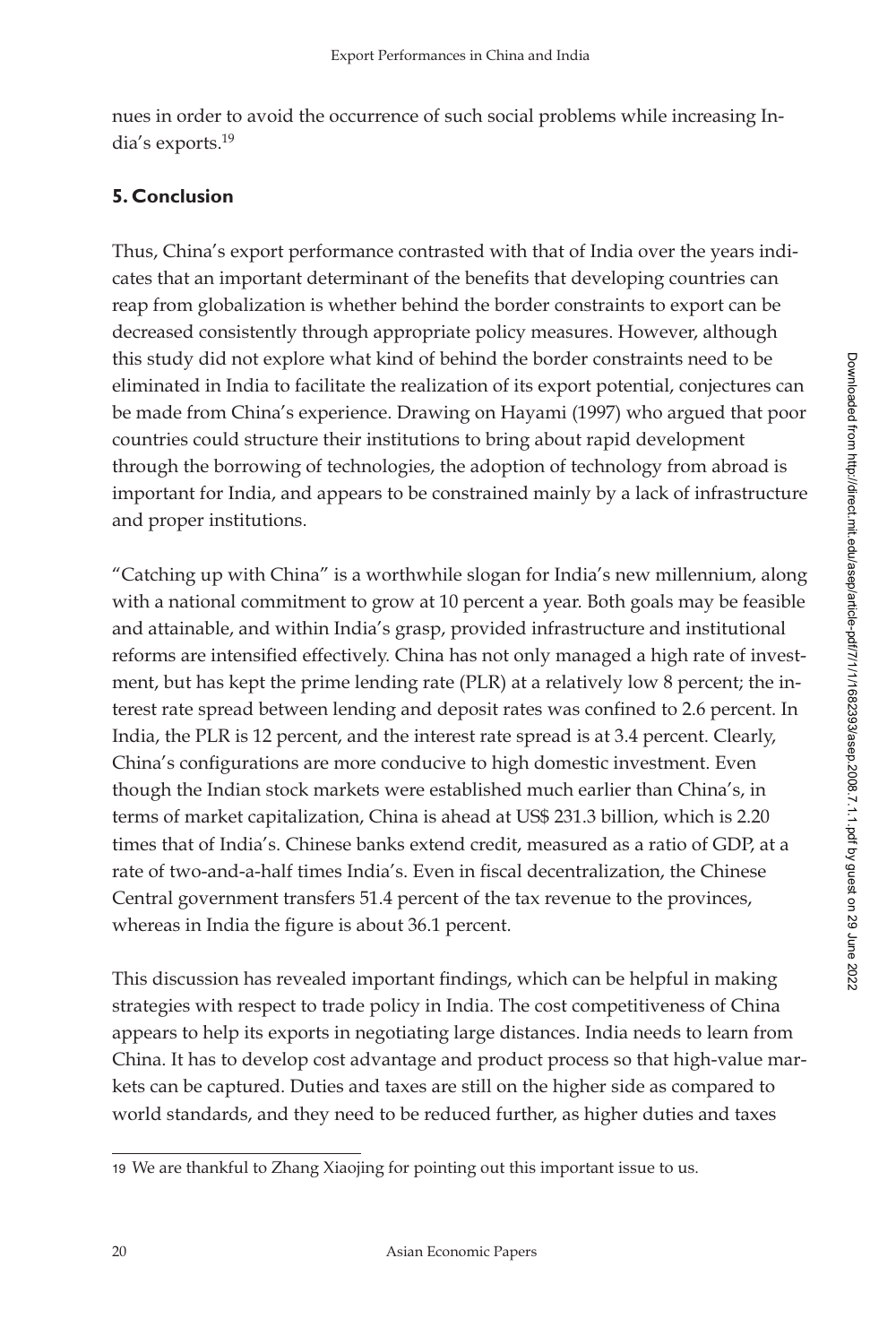lead to higher domestic prices and reduced market size by reducing domestic consumption, and hence deprive the scale-of-economy effect and make Indian firms less competitive. A larger consumption base will lead to an increase in labor productivity through competition and provide backstop to domestic producers against external shocks. Duties merit reduction on several other grounds also. The proven technological potential of the country can best be exploited and made robust by exposing the economy to external competition by strategically reducing tariffs. Lowlevel tariffs have strong signaling effects, besides reducing inefficiencies in resource allocation and operations. A relatively restrictive foreign investment regime in India needs review. FDI flows should be viewed as a vehicle of technology transfer, spillover effects in production processes, and of increasing exports.<sup>20</sup> Continuation of small-scale industry reservation in the case of many sectors of production deprives the benefits of scale economy and a strategic decision of de-reservation should be taken for all the products where export potential exists. The poor quality of public infrastructure including power and transport remains a key problem for business enterprises (see Appendix 4). The sooner it is rectified the better and, therefore, it is argued that the government should continue its efforts in building infrastructure instead of managing production units. Relatively sluggish clearing at ports and customs houses and rampant corruption are increasing costs to domestic manufactures and they must be addressed through technological measures and a greater participation of the private sector. The state-owned port trust is extremely inefficient, and the government has rightly assigned some responsibilities to international operators recently.

It is not that India has not proved its successful performance in the trade sector. As argued by Rajan (2006), India has proven that it could compete in the services trade sector despite the poor infrastructure in high-value-added, high-skill industries where the output is relatively lightweight and relatively less dependent on ports and electricity. For example, during the 1990s, India's service sector grew at an average annual rate of 9 percent, contributing to nearly 60 percent of the overall growth rate of the economy. Further, India's exports of services grew annually on average at 17 percent per year in the 1990s, which is about two and a half times faster than the domestically focused part of the services sector (Hoekman 2004).

Thus, it is argued that India should nurture this comparative advantage effectively by relaxing behind the border constraints rather than introducing new constraints

<sup>20</sup> Unlike other studies, which are cross-country based, this study is country-specific (India vs. its trading partners and China vs. its trading partners) and therefore FDI could not be used as an explanatory variable in the gravity model estimation.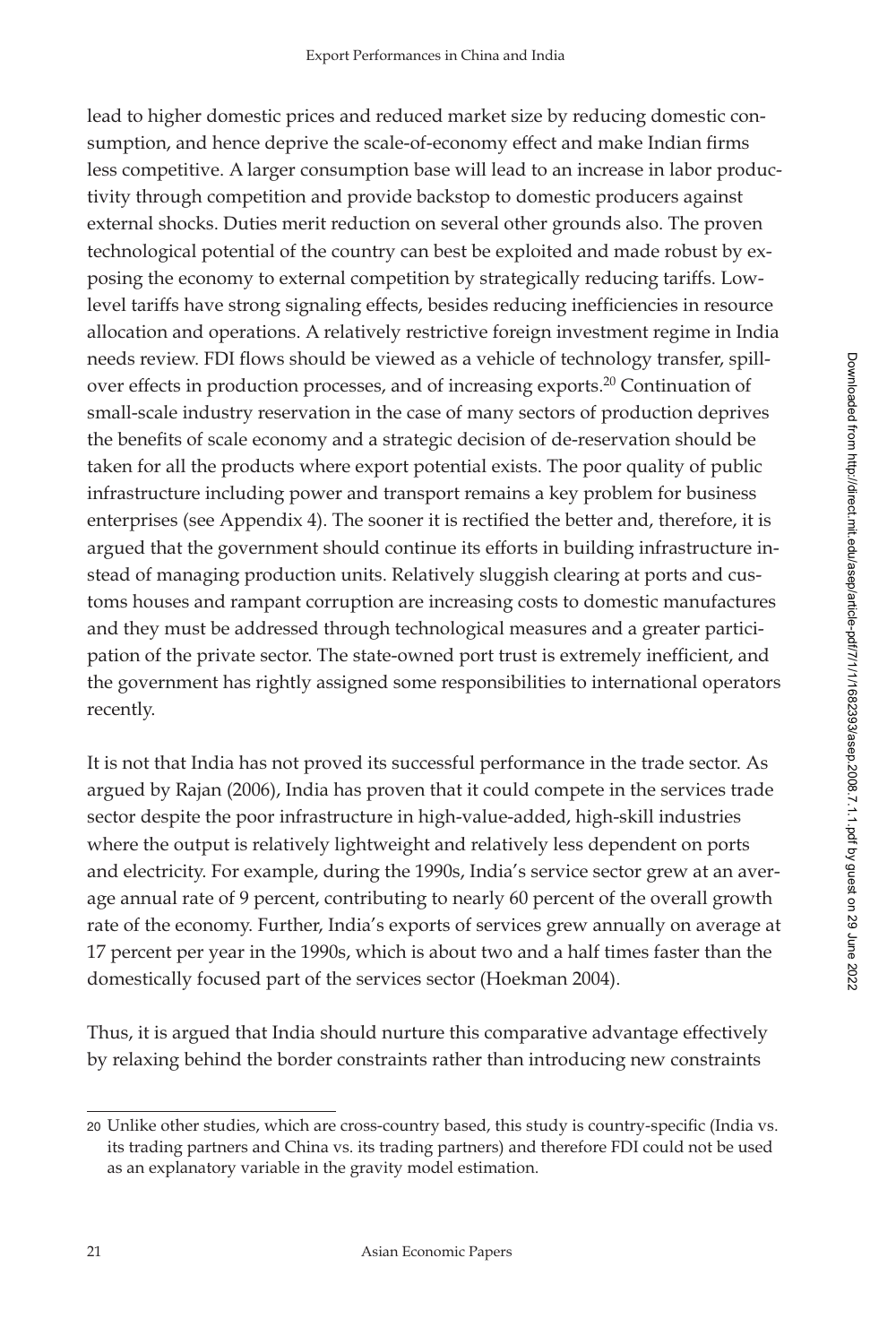such as over-regulation of the higher education system. Yet, in order to provide sustained employment to several million people, India cannot underestimate the benefits of following the East Asian growth model of labor-intensive manufacturing, which is also causally linked with the services sector.

|                    | Simulated potential exports<br>(US\$ million) | Percentage difference of simulated poten-<br>tial exports over actual average exports |  |
|--------------------|-----------------------------------------------|---------------------------------------------------------------------------------------|--|
|                    | <b>CHN</b> as IND                             | <b>CHN</b> as IND                                                                     |  |
| Algeria            | 63.6                                          | $-82.31$                                                                              |  |
| Argentina          | 63.4                                          | $-90.11$                                                                              |  |
| Australia          | 193.7                                         | $-97.21$                                                                              |  |
| Austria            | 213.3                                         | $-76.11$                                                                              |  |
| Bangladesh         | 342.4                                         | $-77.45$                                                                              |  |
| Bolivia            | 9.1                                           | $-16.65$                                                                              |  |
| Brazil             | 346.7                                         | $-84.04$                                                                              |  |
| Cameroon           | 20.3                                          | $-66.43$                                                                              |  |
| Canada             | 321.0                                         | $-95.49$                                                                              |  |
| Chad               | 4.7                                           | 313.41                                                                                |  |
| Chile              | 80.2                                          | $-94.08$                                                                              |  |
| Colombia           | 92.0                                          | $-73.70$                                                                              |  |
| Costa Rica         | 22.0                                          | $-80.32$                                                                              |  |
| Denmark            | 207.0                                         | $-87.59$                                                                              |  |
| Dominican Republic | 36.6                                          | $-71.85$                                                                              |  |
| Ecuador            | 23.2                                          | $-88.02$                                                                              |  |
| Egypt              | 170.3                                         | $-83.61$                                                                              |  |
| El Salvador        | 32.2                                          | $-82.25$                                                                              |  |
| Ethiopia           | 52.1                                          | $-46.23$                                                                              |  |
| Finland            | 186.4                                         | $-88.15$                                                                              |  |
| France             | 898.8                                         | $-88.36$                                                                              |  |
| Germany            | 1,825.9                                       | $-90.36$                                                                              |  |
| Ghana              | 40.9                                          | $-80.69$                                                                              |  |
| Greece             | 119.2                                         | $-87.97$                                                                              |  |
| Guatemala          | 23.4                                          | $-91.83$                                                                              |  |
| Honduras           | 10.6                                          | $-90.21$                                                                              |  |
|                    | 155.9                                         | $-91.47$                                                                              |  |
| Hungary            | 599.2                                         | $-86.29$                                                                              |  |
| Indonesia          | 639.3                                         | $-90.91$                                                                              |  |
| Italy              | 11.1                                          | $-88.00$                                                                              |  |
| Jamaica            |                                               | $-91.33$                                                                              |  |
| Japan              | 5,197.4                                       | $-89.43$                                                                              |  |
| Jordan             | 41.9<br>41.9                                  | $-80.25$                                                                              |  |
| Kenya              |                                               |                                                                                       |  |
| Korea RP (S)       | 2,947.7                                       | $-84.29$                                                                              |  |
| Madagascar         | 15.3                                          | $-89.25$                                                                              |  |
| Malawi             | 16.1                                          | 53.63                                                                                 |  |
| Malaysia           | 651.3                                         | $-89.27$                                                                              |  |
| Mali               | 9.3                                           | $-79.37$                                                                              |  |
| Mauritius          | 15.9                                          | $-91.89$                                                                              |  |
| Mexico             | 363.7                                         | $-89.75$                                                                              |  |
| Morocco            | 88.4                                          | $-81.06$                                                                              |  |
| Mozambique         | 15.5                                          | $-55.61$                                                                              |  |
| Netherlands        | 663.2                                         | $-94.68$                                                                              |  |
| New Zealand        | 54.1                                          | $-93.84$                                                                              |  |
| Nicaragua          | 7.7                                           | $-89.03$                                                                              |  |
| Nigeria            | 149.2                                         | $-87.94$                                                                              |  |
| Norway             | 105.3                                         | $-88.28$                                                                              |  |
| Pakistan           | 378.0                                         | $-68.84$                                                                              |  |
| Panama             | 10.3                                          | $-99.51$                                                                              |  |
| Paraguay           | 6.8                                           | $-96.83$                                                                              |  |
| Peru               | 53.9                                          | $-80.98$                                                                              |  |
| Philippines        | 548.8                                         | $-86.85$                                                                              |  |
| Poland             | 245.7                                         | $-82.36$                                                                              |  |
| Portugal           | 144.7                                         | $-66.64$                                                                              |  |
| Romania            | 79.2                                          | $-77.56$                                                                              |  |

Appendix 1. Simulated annual potential exports of China using coefficients from the India **model**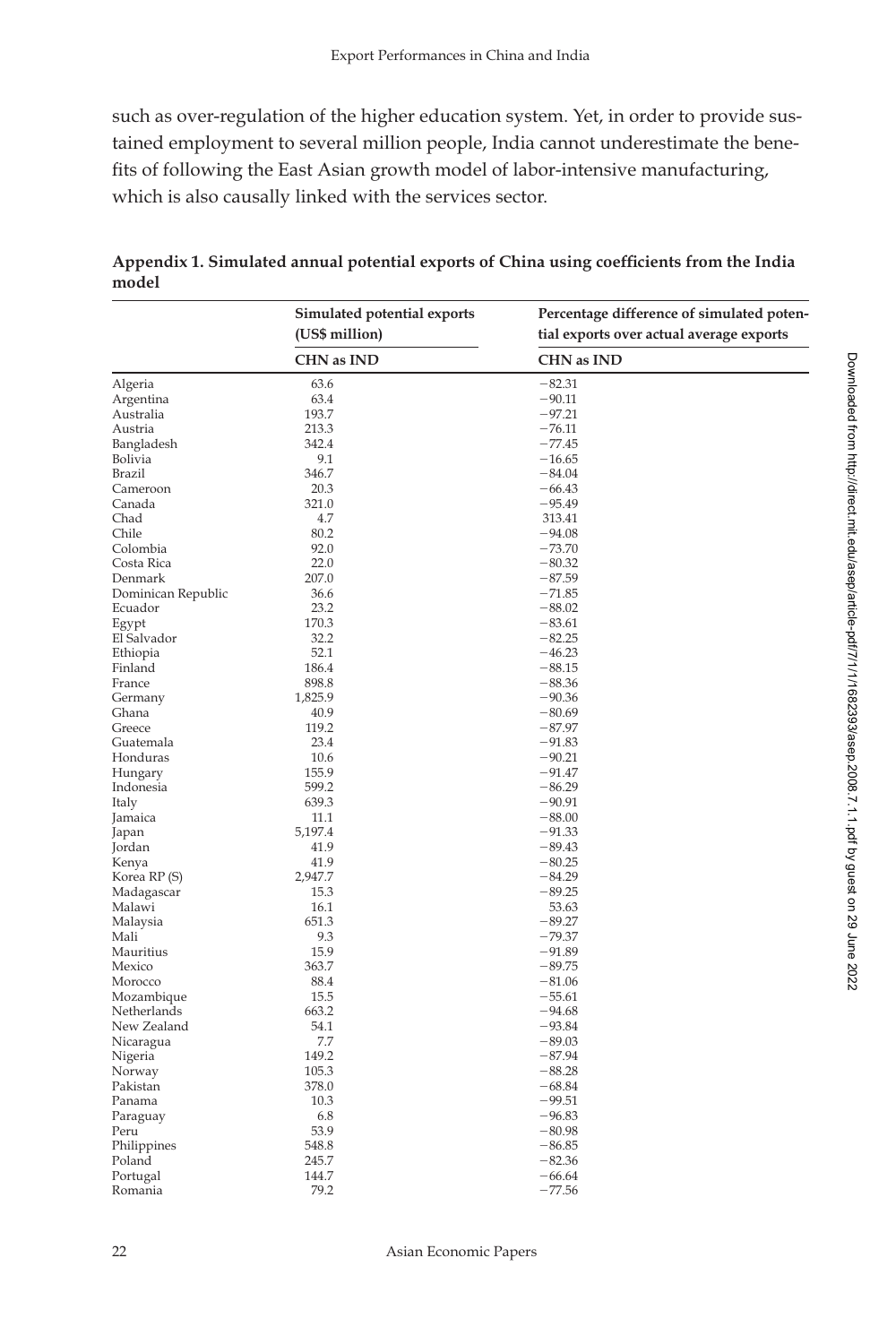|                      | Simulated potential exports | Percentage difference of simulated poten- |  |
|----------------------|-----------------------------|-------------------------------------------|--|
|                      | (US\$ million)              | tial exports over actual average exports  |  |
|                      | <b>CHN</b> as IND           | <b>CHN</b> as IND                         |  |
| Russia               | 370.0                       | $-90.37$                                  |  |
| Senegal              | 17.6                        | $-78.49$                                  |  |
| Singapore            | 1,212.1                     | $-89.12$                                  |  |
| South Africa         | 190.4                       | $-89.68$                                  |  |
| Spain                | 501.2                       | $-88.20$                                  |  |
| Sri Lanka            | 89.1                        | $-88.81$                                  |  |
| Sweden               | 272.5                       | $-84.38$                                  |  |
| Switzerland          | 276.8                       | $-84.13$                                  |  |
| Tanzania             | 39.3                        | $-71.01$                                  |  |
| Thailand             | 921.5                       | $-81.27$                                  |  |
| Trinidad And Tobago  | 12.6                        | $-75.40$                                  |  |
| Tunisia              | 72.5                        | $-50.66$                                  |  |
| Turkey               | 267.8                       | $-82.85$                                  |  |
| Uganda               | 37.2                        | 13.15                                     |  |
| United Kingdom       | 1,101.0                     | $-92.84$                                  |  |
| <b>United States</b> | 3,611.7                     | $-96.74$                                  |  |
| Uruguay              | 11.7                        | $-94.77$                                  |  |
| Venezuela            | 46.5                        | $-89.64$                                  |  |
| Zambia               | 12.4                        | $-66.47$                                  |  |
| Zimbabwe             | 15.4                        | $-61.37$                                  |  |

#### **Appendix 1.** *(continued)*

*Source: Author's estimation from the results of Table 3.*

### Appendix 2. Simulated annual exports of India using coefficients from the China model

|                    | Simulated potential exports<br>(US\$ million) | Percentage difference of simulated poten-<br>tial exports over actual average exports |
|--------------------|-----------------------------------------------|---------------------------------------------------------------------------------------|
|                    | <b>IND as CHN</b>                             | <b>IND as CHN</b>                                                                     |
| Algeria            | 401.8                                         | 574.4                                                                                 |
| Argentina          | 917.0                                         | 834.8                                                                                 |
| Australia          | 2,417.0                                       | 412.9                                                                                 |
| Austria            | 3,158.2                                       | 3,286.5                                                                               |
| Bangladesh         | 968.9                                         | $-14.2$                                                                               |
| Bolivia            | 58.9                                          | 1,635.3                                                                               |
| Brazil             | 4,155.2                                       | 911.0                                                                                 |
| Cameroon           | 89.4                                          | 462.0                                                                                 |
| Canada             | 4,682.1                                       | 530.2                                                                                 |
| Chad               | 13.4                                          | 350.4                                                                                 |
| Chile              | 711.6                                         | 790.5                                                                                 |
| Colombia           | 596.5                                         | 754.8                                                                                 |
| Costa Rica         | 171.3                                         | 1,529.2                                                                               |
| Denmark            | 2,602.5                                       | 1,257.1                                                                               |
| Dominican Republic | 254.9                                         | 1,640.3                                                                               |
| Ecuador            | 166.4                                         | 1,617.1                                                                               |
| Egypt              | 1,030.4                                       | 239.2                                                                                 |
| El Salvador        | 180.4                                         | 3,586.1                                                                               |
| Ethiopia           | 193.1                                         | 166.7                                                                                 |
| Finland            | 1,979.9                                       | 2,850.7                                                                               |
| France             | 14,365.2                                      | 1,209.8                                                                               |
| Germany            | 27,411.3                                      | 1,181.0                                                                               |
| Ghana              | 104.0                                         | 15.7                                                                                  |
| Greece             | 1,462.5                                       | 904.4                                                                                 |
| Guatemala          | 162.3                                         | 674.2                                                                                 |
| Honduras           | 54.9                                          | 249.9                                                                                 |
| Hong Kong          | 15,387.4                                      | 511.9                                                                                 |
| Hungary            | 1,259.7                                       | 1,874.0                                                                               |
| Indonesia          | 3,828.3                                       | 522.9                                                                                 |
| Italy              | 10,234.4                                      | 632.0                                                                                 |
| Jamaica            | 70.2                                          | 816.2                                                                                 |
| Japan              | 40,031.6                                      | 2,055.9                                                                               |
| Jordan             | 189.8                                         | 113.9                                                                                 |
| Kenya              | 151.0                                         | $-9.2$                                                                                |

Downloaded from http://direct.mit.edu/asep/article-pdf/7/1/11682393/asep.2008.7.1.1.pdf by guest on 29 June 2022 Downloaded from http://direct.mit.edu/asep/article-pdf/7/1/1/1682393/asep.2008.7.1.1.pdf by guest on 29 June 2022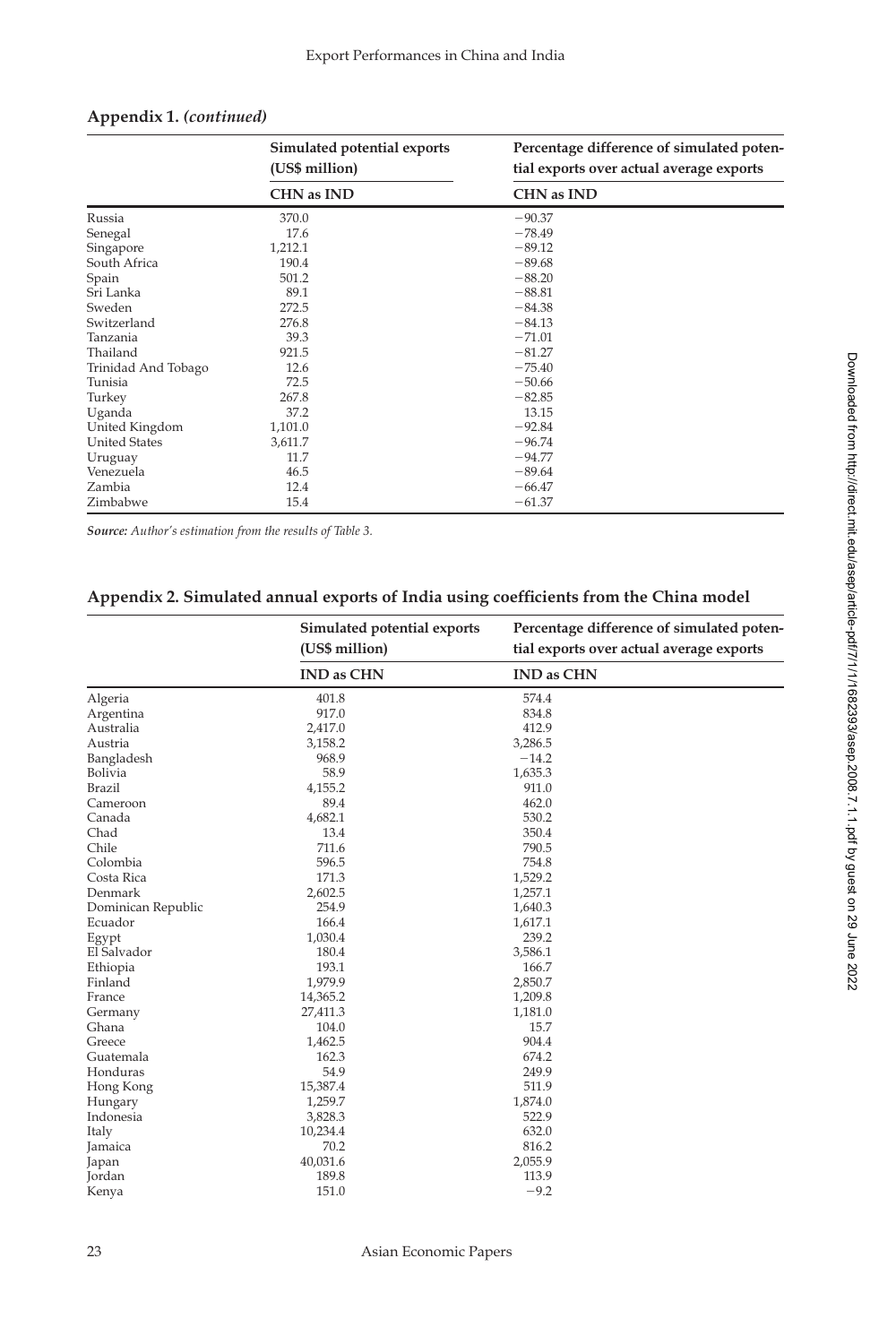|                      | (US\$ million)<br><b>IND as CHN</b> | tial exports over actual average exports |
|----------------------|-------------------------------------|------------------------------------------|
|                      |                                     |                                          |
|                      |                                     | <b>IND as CHN</b>                        |
| Korea RP (S)         | 9,952.2                             | 1,095.2                                  |
| Madagascar           | 82.3                                | 611.1                                    |
| Malawi               | 48.5                                | 97.0                                     |
| Malaysia             | 5,286.0                             | 680.6                                    |
| Mali                 | 40.5                                | 67.9                                     |
| Mauritius            | 113.3                               | $-32.8$                                  |
| Mexico               | 3,057.8                             | 833.6                                    |
| Morocco              | 295.0                               | 331.5                                    |
| Mozambique           | 60.2                                | 47.4                                     |
| Netherlands          | 9,688.7                             | 925.4                                    |
| New Zealand          | 611.2                               | 721.1                                    |
| Nicaragua            | 43.0                                | 1,725.0                                  |
| Nigeria              | 469.9                               | 28.2                                     |
| Norway               | 1,401.1                             | 1,759.7                                  |
| Pakistan             | 1,962.5                             | 885.1                                    |
| Panama               | 82.1                                | 134.3                                    |
| Paraguay             | 61.5                                | 704.7                                    |
| Peru                 | 338.1                               | 861.5                                    |
| Philippines          | 2,308.9                             | 695.0                                    |
| Poland               | 2,004.6                             | 1,434.3                                  |
| Portugal             | 1,655.4                             | 965.9                                    |
| Romania              | 477.3                               | 1,343.1                                  |
| Russia               | 3,162.9                             | 392.0                                    |
| Senegal              | 92.0                                | 227.4                                    |
| Singapore            | 15,646.4                            | 1,193.6                                  |
| South Africa         | 1,996.9                             | 424.8                                    |
| Spain                | 6,681.6                             | 785.7                                    |
| Sri Lanka            | 425.4                               | $-45.6$                                  |
| Sweden               | 3,210.8                             | 1,626.6                                  |
| Switzerland          | 3,121.1                             | 753.4                                    |
| Tanzania             | 117.9                               | 8.7                                      |
| Thailand             | 5,243.0                             | 698.9                                    |
| Trinidad And Tobago  | 114.8                               | 843.6                                    |
| Tunisia              | 245.6                               | 382.2                                    |
| Turkey               | 2,353.7                             | 471.8                                    |
| Uganda               | 160.7                               | 156.8                                    |
| United Kingdom       | 14,061.0                            | 453.9                                    |
| <b>United States</b> | 50,080.9                            | 388.1                                    |
| Uruguay              | 139.0                               | 479.7                                    |
| Venezuela            | 377.5                               | 944.5                                    |
| Zambia               | 54.9                                | 95.9                                     |
| Zimbabwe             | 93.2                                | 510.7                                    |

#### **Appendix 2.** *(continued)*

*Source: Author's estimation from the results of Table 3.*

## **Appendix 3. Realization of potential exports (%) of China and India with partner countries**

|                                                   | Number of partner countries |       |
|---------------------------------------------------|-----------------------------|-------|
| Realization of potential exports $(\% )$          | China                       | India |
| $40 - 49$                                         | b                           | 10    |
| $50 - 59$                                         | a                           | 13    |
| $60 - 69$                                         | 12                          | 31    |
| $70 - 79$                                         | 16                          | 15    |
| 80-89                                             | 30                          | h     |
| $90 - 100$                                        | 4                           |       |
|                                                   | China                       | India |
| Mean level of realization of potential exports, % | 86                          | 68    |

*Source: Author's estimation from the results of Table 4.*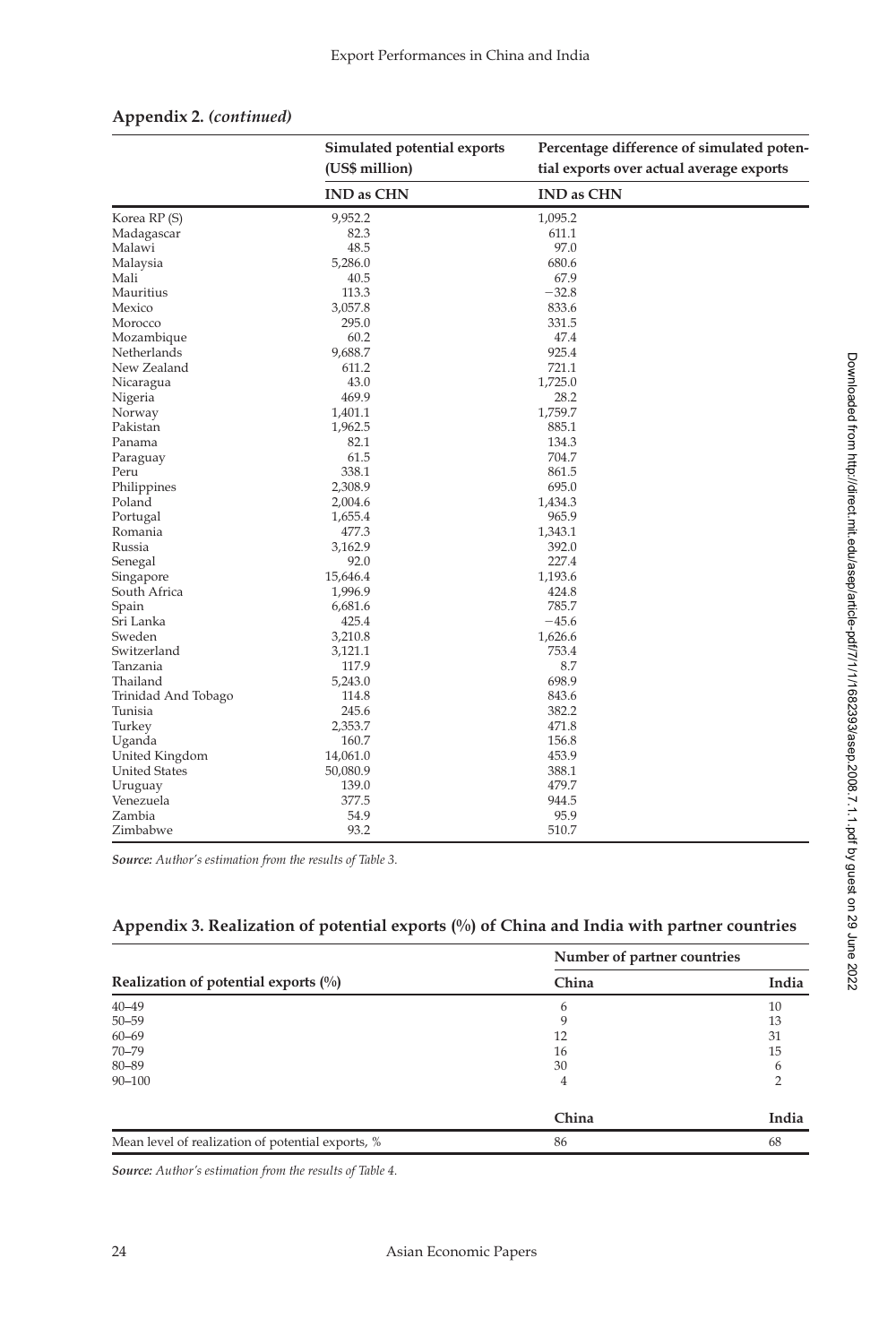| Score<br>Rank<br>Score<br>3.7<br>China<br>India                                                                                       | quality | infrastructure<br>Railroad<br>quality |      | infrastructure<br>quality |           | supply quality<br>Electricity |      | infrastructure<br>Telephone<br>quality |      | infrastructure<br>quality<br>Postal |      |
|---------------------------------------------------------------------------------------------------------------------------------------|---------|---------------------------------------|------|---------------------------|-----------|-------------------------------|------|----------------------------------------|------|-------------------------------------|------|
|                                                                                                                                       | Rank    | Score                                 | Rank | Score                     | Rank      | Score                         | Rank | Score                                  | Rank | Score                               | Rank |
|                                                                                                                                       |         |                                       |      |                           |           |                               |      |                                        |      |                                     |      |
|                                                                                                                                       |         |                                       |      |                           |           |                               |      |                                        |      | 4.7                                 | $47$ |
| Japan                                                                                                                                 |         |                                       |      |                           | $\approx$ |                               |      |                                        |      | 6.8                                 |      |
|                                                                                                                                       |         |                                       |      |                           |           |                               |      |                                        |      |                                     |      |
| Source: Global Competitiveness Report 2003-2004, World Economic Forum.                                                                |         |                                       |      |                           |           |                               |      |                                        |      |                                     |      |
| Note: Total number of countries considered = 102. Score of $1 =$ underdeveloped and $7 =$ as extensive and efficient as world's best. |         |                                       |      |                           |           |                               |      |                                        |      |                                     |      |

|                          |                           | ś                                                                                                     |
|--------------------------|---------------------------|-------------------------------------------------------------------------------------------------------|
| þ                        | š                         | ś<br>ׇ֚֬֕                                                                                             |
|                          |                           |                                                                                                       |
|                          |                           | ׇׇ֬֕֡<br>ׇ֖֖֪ׅ֖֖֧֧ׅ֧֧֪֪֪֪֪֪ׅ֪ׅ֧֪֪֪֪֪֪֪֪֪֪֪ׅ֧֧֧֚֚֚֚֚֚֚֚֚֚֚֚֚֚֚֡֝֕֓֡֕֓֡֡֡֝֬֝֓֝֬֝֓֬֓֝֓֬֝֬֝֬֓֬֝֬֝֬֝֝֬֝֬֝֬ |
| I                        |                           | $\ddot{\phantom{a}}$                                                                                  |
|                          |                           | :<br>:<br>:                                                                                           |
| i                        |                           | Ì                                                                                                     |
| ¢<br>j<br>¢              |                           | ׇ֘֒<br>ì                                                                                              |
| ¢<br>ì<br>j              | ı                         | ׇ֠<br>ׇ֠                                                                                              |
|                          |                           |                                                                                                       |
|                          | $\overline{\phantom{a}}$  | j                                                                                                     |
| I                        |                           |                                                                                                       |
|                          |                           |                                                                                                       |
| ۱                        |                           |                                                                                                       |
|                          |                           | ì                                                                                                     |
| $\overline{\phantom{a}}$ |                           |                                                                                                       |
| ï                        |                           | <b>SALL</b>                                                                                           |
| ì                        |                           | יי<br>ד                                                                                               |
|                          | $\ddot{\phantom{0}}$<br>j | $\ddotsc$                                                                                             |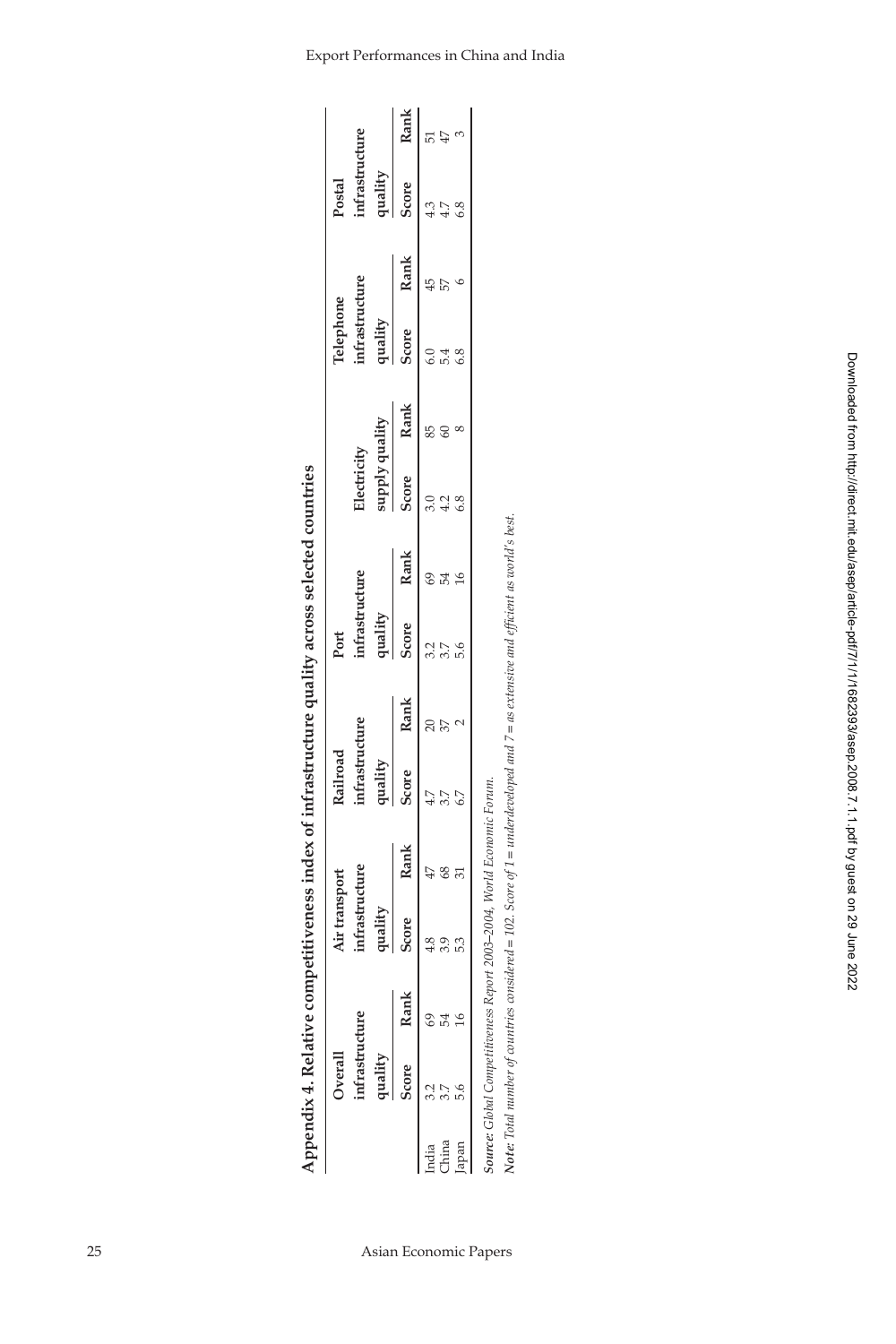# **References**

Aigner, Dennis, Lovell, Knox, and Peter Schmidt. 1977. Formulation and Estimation of Stochastic Frontier Production Function Models. *Journal of Econometrics* 6:21–37.

Anderson, James. 1979. A Theoretical Foundation for the Gravity Equation. *American Economic Review* 69:106–116.

Anderson, James, and Eric van Wincoop. 2003. Gravity with Gravitas: A Solution to the Border Puzzle. *American Economic Review* 93 (1):170–192.

Baldwin, Richard. 1994. *Towards an Integrated Europe.* London: CEPR.

Baldwin, Richard. 2003. Openness and Growth: What's the Empirical Relationship? NBER Working Paper No. 9578. Cambridge, MA: National Bureau of Economic Research.

Bergstrand, Jeffrey H. 1985. The Gravity Equation in International Trade: Some Microeconomic Foundations and Empirical Evidence. *The Review of Economics and Statistics* 67:478–481.

Bhagwati, Jagdish. 1993. *India in Transition: Freeing the Economy.* Oxford: Oxford University Press.

Chadha, Rajesh. 2003. External Sector. In: *Mid-Year Review of the Indian Economy 2002–2003,* edited by N. N. Vohra, pp. 78–82. Delhi: Shipra Publishing.

China Custom Statistical Bureau. 2002. *China Custom Statistical Yearbook.* Beijing: China Custom Statistical Bureau.

Coelli, Tim. 1996. A Guide to FONTIER Version 4.1: A Computer Program for Stochastic Frontier Production and Cost Function Estimation. Center for Efficiency and Productivity Analysis Working Paper No. 96/07. Armidale, Australia: Center for Efficiency and Productivity Analysis, University of New England.

Drysdale, Peter, Yiping Huang, and Kaliappa Kalirajan. 2000. China's Trade Efficiency: Measurement and Determinants. In: *APEC and Liberalisation of the Chinese Economy,* edited by Peter Drysdale, Zhang Yunling, and Liagang Song, pp. 259–271. Canberra, Australia: Asia Pacific Press.

Fan, Gang, and Xiaojing Zhang. 2003. The Chinese Reform Agenda. In: *China's Role in Asia and the World Economy—Fostering Stability and Growth,* edited by J. J. Teunissen, pp. 214–228. The Hague: Fondad.

Frankel, Jeffrey A., and David Romer. 1999. Does Trade Cause Growth? *American Economic Review* 89 (3):379–399.

Garnaut, Ross, and Yiping Huang. 2001. *Growth Without Miracles: Readings on the Chinese Economy in the Era of Reform.* New York: Oxford University Press.

Gawande, Kishore, and Pravin Krishna. 2001. The Political Economy of Trade Policy: Empirical Approaches. Working paper, Economics Department. Providence, RI: Brown University.

Greenaway, David, Wyn Morgan, and Peter Wright. 2002. Trade Liberalization and Growth in Developing Countries. *Journal of Development Economics* 67:229–244.

Hayami, Yujiro. 1997. *Development Economics: From the Poverty to the Wealth of Nations.* Oxford: Clarendon Press.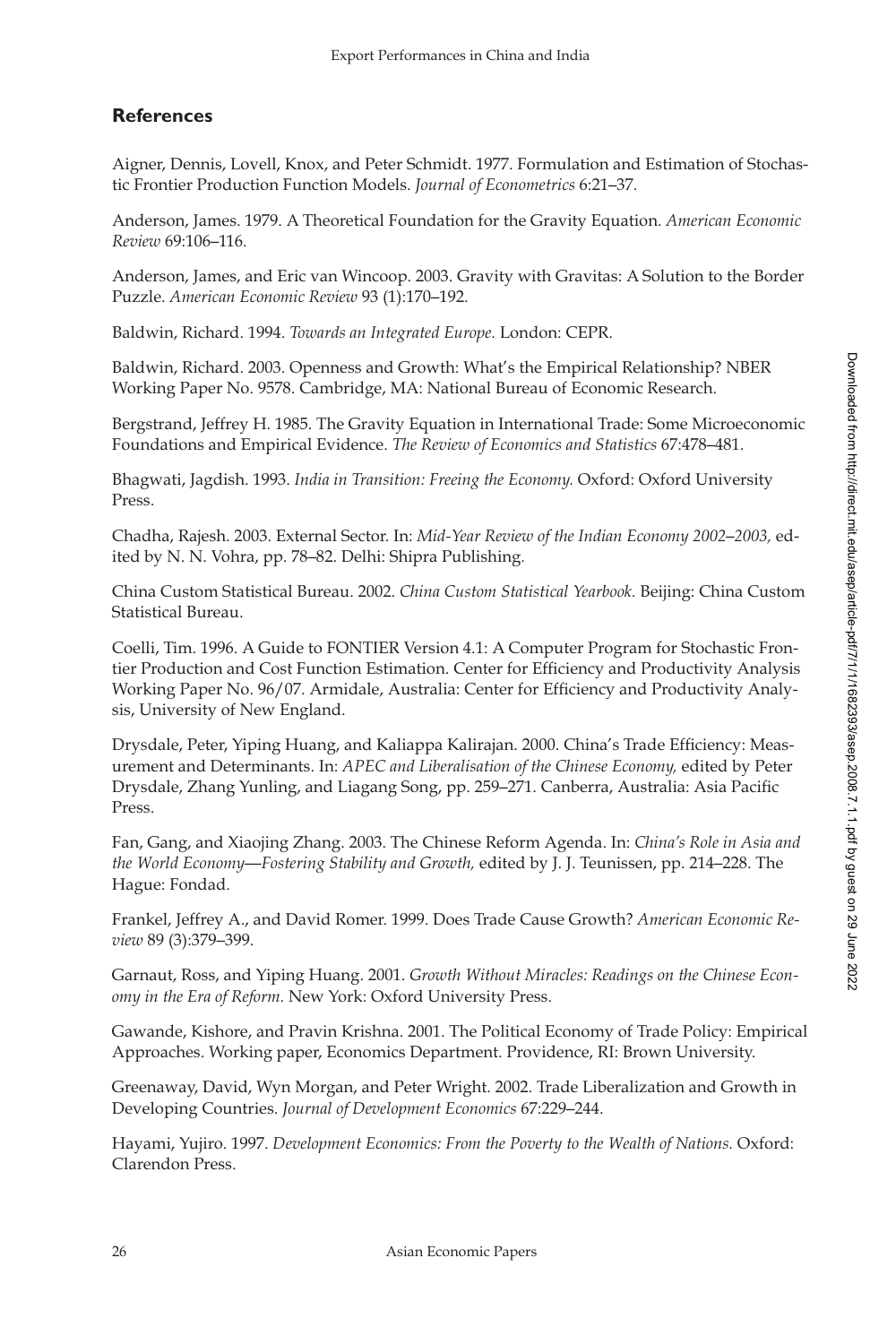Hoekman, Bernard. 2004. The World Bank Trade Research Program: Summary and Synthesis. Development Economics Research Group (DECRG). Washington, D.C.: World Bank.

Huang, Yasheng, and Tarun Khanna. 2003. Can India Overtake China? *Foreign Policy Magazine* July–August. Available at www.foreignpolicy.com/story/

IMF. 2004. *World Economic Outlook.* Washington, D.C.: International Monetary Fund.

Jiang Xiaojuan. 2002. *The Foreign Invested Sector in China: Its Contribution to Economic Growth, Structure Upgrade and Power of Competitiveness.* Beijing: People's University Press.

Kalirajan, Kaleeswaran. 1999. Stochastic Varying Coefficients Gravity Model: An Approach in Trade Analysis. *Journal of Applied Statistics* 26 (2):185–193.

Kalirajan, Kaliappa. 2000. Indian Ocean Rim Association for Regional Cooperation (IOR-ARC): Impact on Australia's Trade. *Journal of Economic Integration* 15:533–547.

Kalirajan, Kaliappa. 2007. Regional Cooperation and Bilateral Trade Flows: An Empirical Measurement of Resistance. *The International Trade Journal* 21:85–107.

Lardy, Nicholas. 2002. *Integrating China into the Global Economy.* Washington, D.C.: Brookings Institution Press.

Levchenko, Andrei A. 2004. Institutional Quality and International Trade. IMF Working Paper No. WP/04/23. Washington, D.C.: IMF.

Lucas, Robert. 1988. On the Mechanics of Economic Development. *Journal of Monetary Economics* 22:3–42.

Meeusen, William, and Julian van den Broeck. 1977. Efficiency Estimation from Cobb–Douglas Production Function with Composed Error. *International Economic Review* 18:435–444.

NBS(a) (National Statistical Bureau). various years. *China Statistical Yearbook.* Beijing: China Statistics Press.

NBS(b) (National Statistical Bureau). various years. *China Foreign Economic Statistical Yearbook.* Beijing: China Statistics Press.

Nilsson, L. 2000. Trade Integration and the EU Economic Membership Criteria. *European Journal of Political Economy* 16 (4):807–827.

Rajan, Raghuram. 2006. India: The Past and its Future. *Asian Development Review* 23 (2):36–52.

Roberts, Mark, and Mark Setterfield. 2007. What Is Endogenous Growth Theory? In: *Economic Growth: New Directions in Theory and Policy,* edited by P. Arestis, Michelle Baddeley, and J. S. L. McCombie, pp. 14–31. Cheltenham, UK: Edward Elgar.

Rodrik, Dani. 1998. Why Do More Open Countries Have Bigger Governments? *Journal of Political Economy* 106 (5):997–1032.

Rodrik, Dani. 2000. *Trade Policy as Institutional Reform.* Cambridge, MA: Harvard University, Department of Economics.

Roemer, John E. 1977. The Effect of Sphere of Influence and Economic Distance on the Commodity Composition of Trade in Manufactures. *The Review of Economics and Statistics* 59:318– 327.

Romer, Paul. 1986. Increasing Returns and Long-run Growth. *Journal of Political Economy* 94:1002–1037.